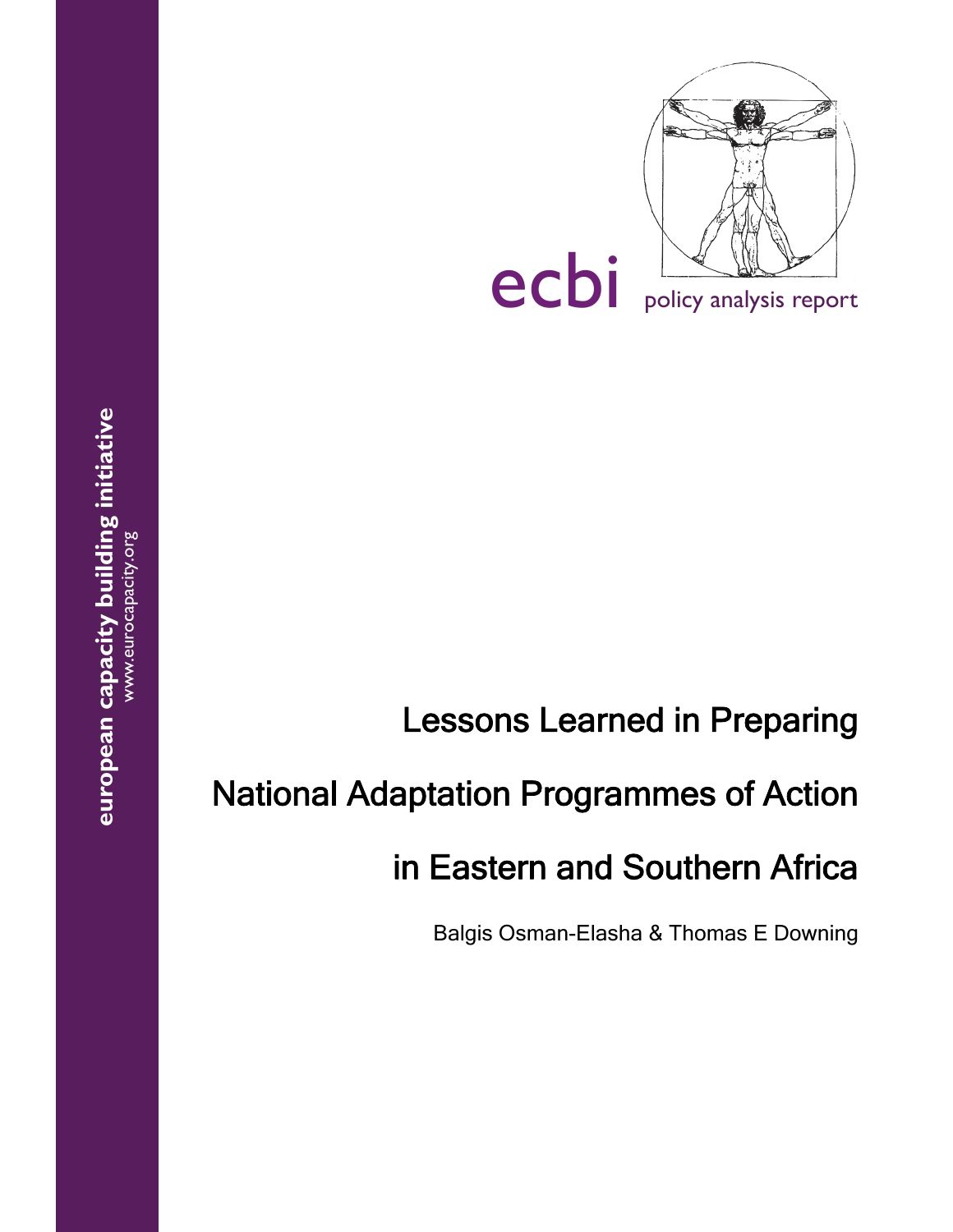### Copyright © 2007 european capacity building initiative

This publication may be reproduced in whole or in part for educational or non-profit purposes without special permission from the copyright holder provided acknowledgement of the source is made.

ecbi would appreciate receiving a copy of any publication that uses this publication as a source.

No use of this material may be made for commercial purposes without written permission of the copyright holder.

### European Capacity Building Initiative

Box 193, 266 Banbury Road, Oxford, OX2 7DL Phone: +44 (0) 1865 428 427 Fax: +44 (0) 1865 421 898 e-mail: admn.ocp@gmail.com www.eurocapacity.org





**Federal Ministry** for Economic Cooperation and Development



Prepared with support from (in alphabetical order) the European Commission Adaptation and Mitigation Strategies (ADAM) Project (see www.adamproject.org), GTZ, Sida, and Stockholm Environment Institute.

The authors gratefully acknowledge the comments of two reviewers, Isabelle Nyong Diop and Kai Kim Chang.

For further information, contact:

Dr. Balgis Osman Elasha, Climate Change Unit, Higher Council for Environment& Natural Resources (HCENR)

P.O.Box 10488, Khartoum, Sudan, Tel/Fax: +249 183 786903/787617

Dr Thomas E. Downing, Stockholm Environment Institute, 266 Banbury Road, Suite 193, Oxford OX2 7DL, United Kingdom, Tel/Fax: +44 1865 426316/421898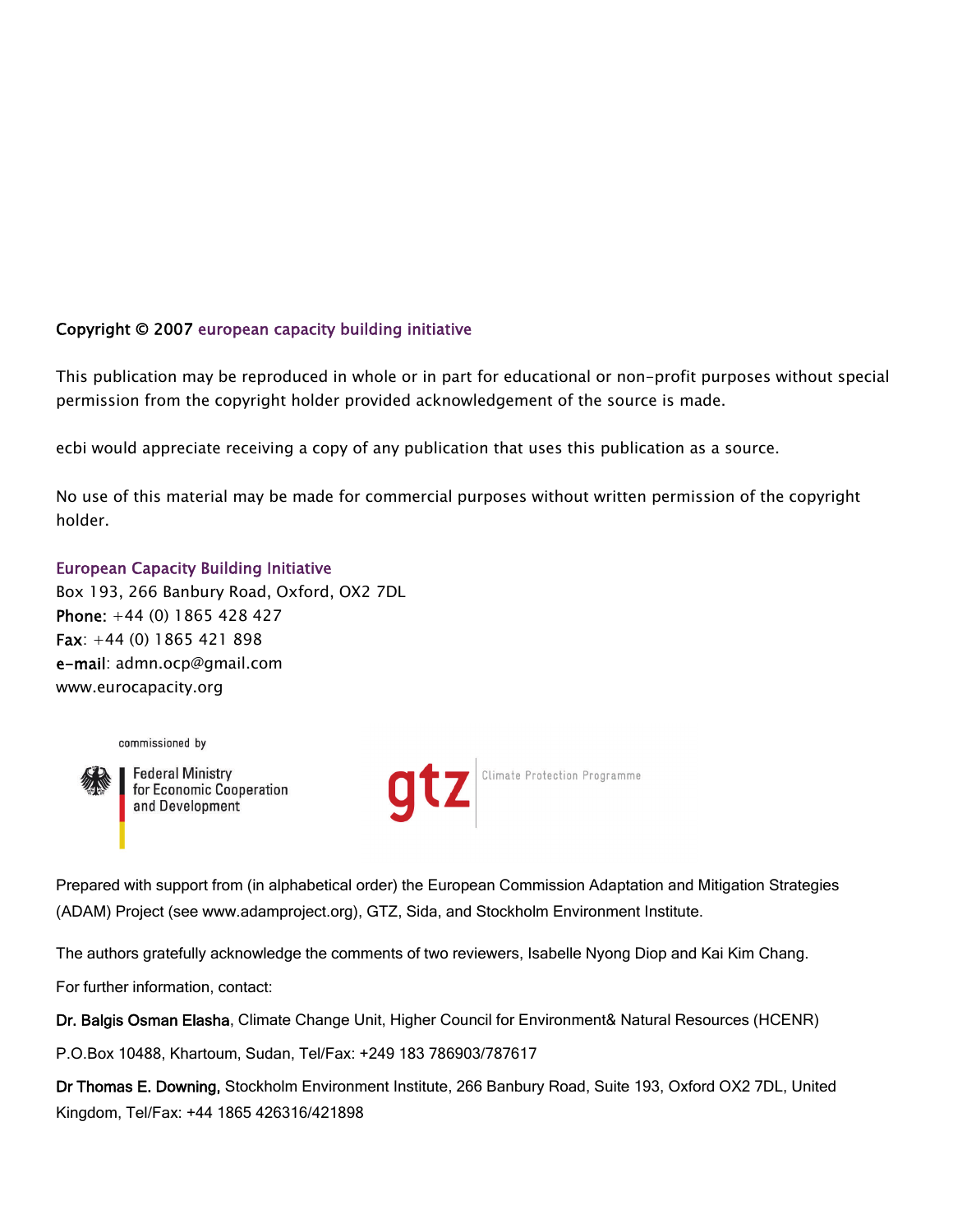# Table of Contents

I. Introduction 1

II. The NAPA Process: History and Rationale 4

III. NAPA projects submitted to the UNFCCC 8

IV. Methods used to assess experiences of the NAPA teams 11

V. The organisational structure of the NAPAs 13

VI. Priorities and approaches 16

VII. Screening, ranking and project profiles 19

VIII. Lessons learned by the NAPA teams 22

IX. Conclusions 27

Annex 1: Costs of proposed NAPA projects for selected African LDCs 30

Annex 2: Sample of questionnaire for NAPA Teams 34

Annex 3: Decision 28/CP.7 Annex, Guidelines for the preparation of national adaptation programmes of action 37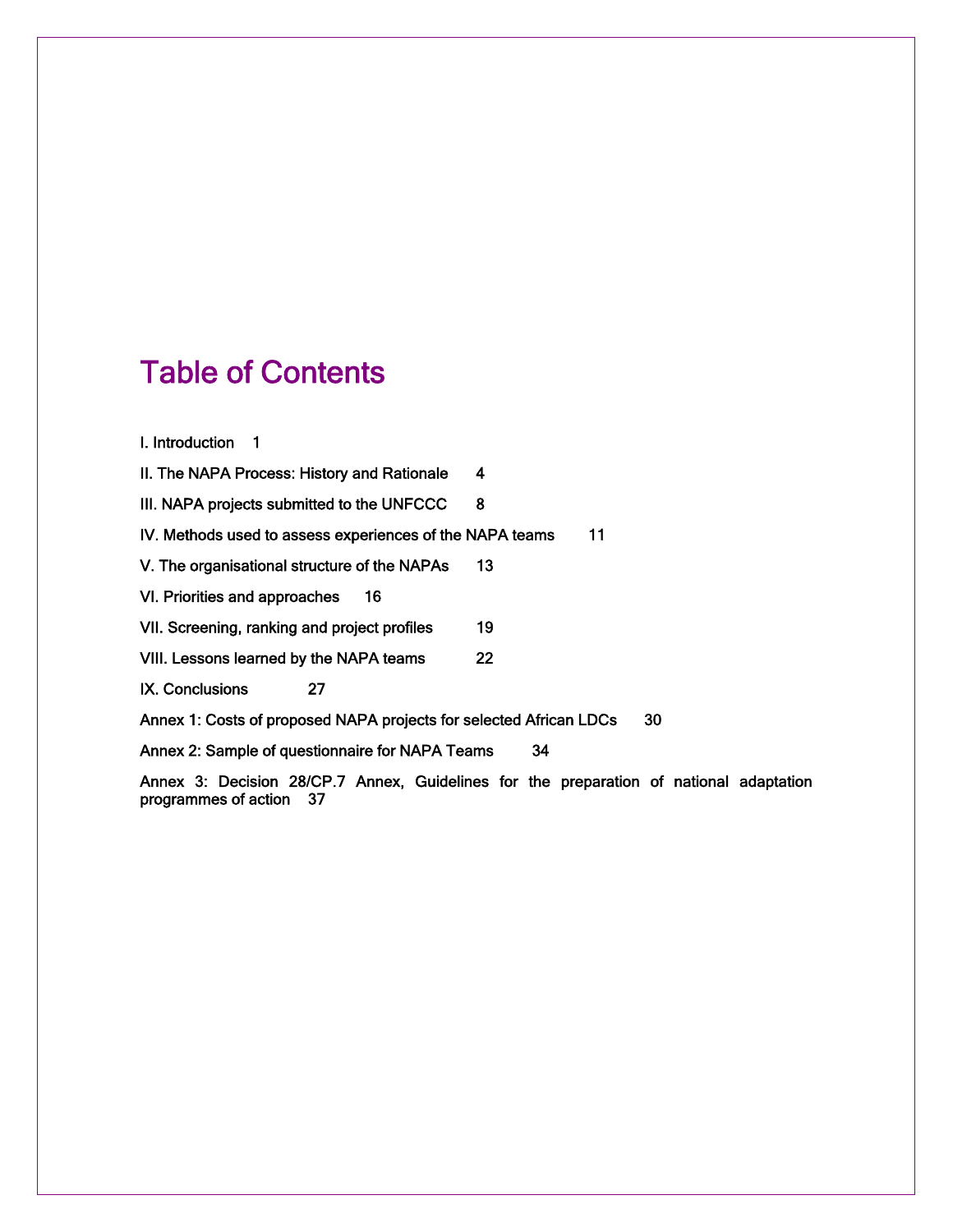# **Introduction**



ational Adaptation Programmes of Action (NAPAs) were mandated in the Marrakech Accords of the 2001 Conference of Parties (COP) to the UN Framework Convention on Climate Change (UNFCCC). By late 2006, many had been submitted to the UNFCCC secretariat, and most were nearing completion (Table 1). Subsequently, a few of the proposed NAPA projects are being prepared for GEF and other donor funding. However, substantial funding of the NAPA projects has yet to be secured. What have we learned from this international effort to identify urgent needs and begin implementing priority climate adaptation projects? National Action

This report documents lessons learned by the NAPA teams in Eastern and Southern Africa. The synthesis is a contribution to

several efforts on reviewing experience in climate adaptation, commissioned specifically by the European Capacity Building Initiative (ecbi) with funding from GTZ (and other donors, see the acknowledgements on the inside cover page). The aim of the document, and of the ECBI Policy Analysis Programme, is to build analytical capacity through collaboration between developing country professionals and European experts.

This review is intended to initiate a learning process and extract lessons from the NAPA teams. A questionnaire and open dialogues with African NAPA teams, stakeholders and other experts were supplemented by a summary of the NAPA projects. The objective of the review is to assemble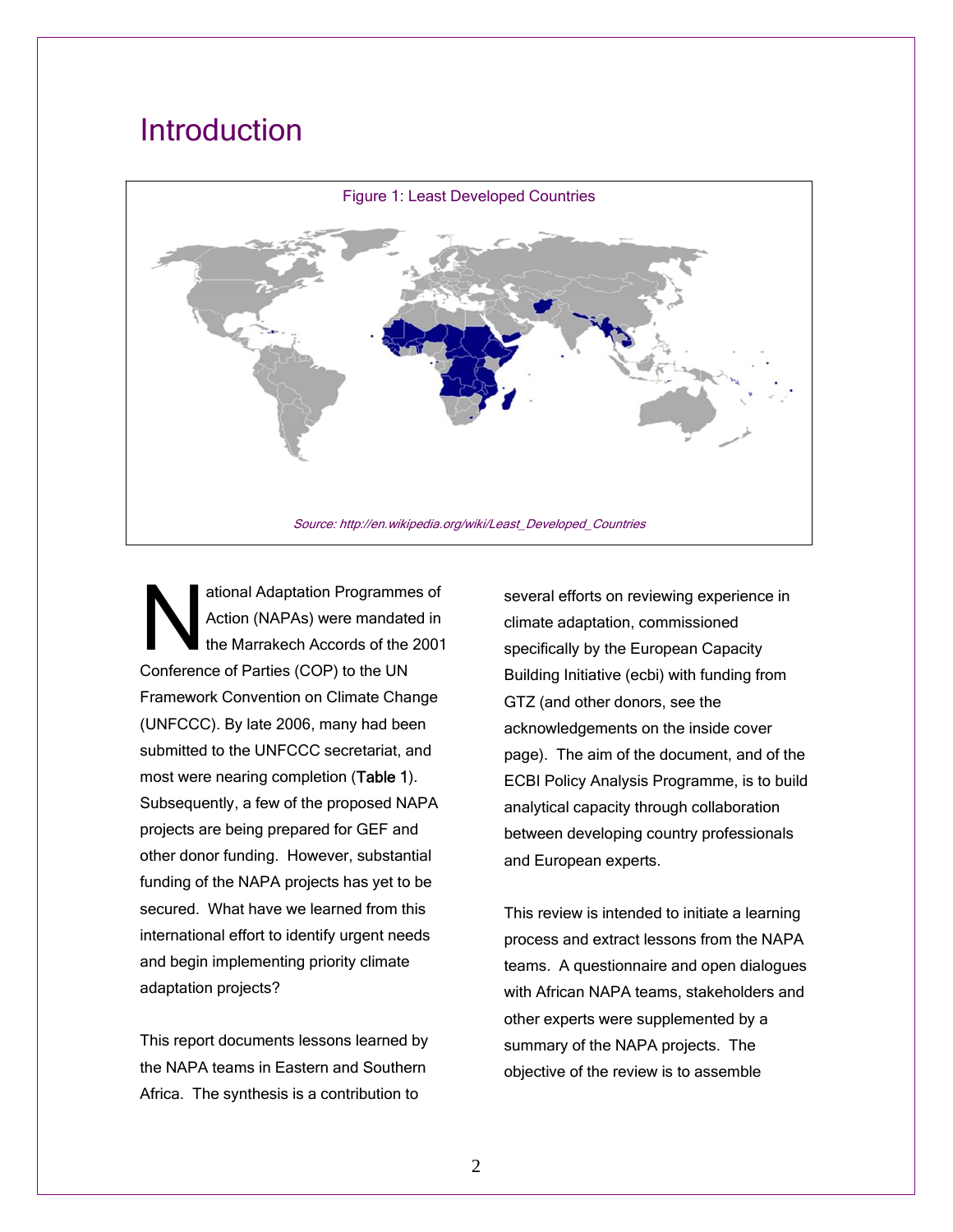information and knowledge about the NAPA process in Eastern and Southern Africa.

The report is structured as follows:

- **Section II provides an overview of** the NAPA process, the history of the initiative and rationale, including key definitions.
- This is followed by a discussion of the NAPA projects in the reports submitted to the UNFCCC website. This is not a critique of the projects themselves, but a synthesis of the types of projects given priority by the NAPA teams, including Asia, Latin America and small island states.
- Sections IV-VIII present the results of questionnaires and interviews for Eastern and Southern Africa.
- In Section IX, the report authors suggest key conclusions.

This report is intended as the first in a series. We are in the process of extending the survey to West Africa (with the leadership of Isabelle Nyong Diop from ENDA), Asia (with Kai Kim Chang) and small island states (with Graham Sem). The outcome will be a comprehensive database of NAPA projects and analysis of lessons learned from the NAPA teams. The intended audience is professionals concerned with NAPA implementation. However, the experience bears wider reporting on how country-driven priorities can be managed alongside global change needs and concerns.

It is important to emphasise that the results from the interviews reflect what the NAPA teams have learned, rather than the personal views of the authors on NAPA as a process or specific achievements. Similarly, the analysis of the submitted NAPA projects focuses on a tabulation of the projects rather than an independent analysis of the viability or efficacy of any one project or the relative merits of an individual country's programme of action.

| Country       | Date of submission of NAPA |
|---------------|----------------------------|
| Bangladesh    | November 2005              |
| <b>Bhutan</b> | May 2006                   |
| Burundi       | February 2007              |
| Cambodia      | March 2007                 |
| Comoros       | November 2006              |
| Djibouti      | October 2006               |
| Haïti         | December 2006              |
| Kiribati      | January 2007               |
| Madagascar    | December 2006              |
| Malawi        | March 2006                 |
| Mauritania    | November 2004              |
| Niger         | <b>July 2006</b>           |
| Samoa         | December 2005              |
| Senegal       | November 2006              |
|               |                            |

#### Table 1: LDCs that have submitted their NAPAs to the UNFCCC

3 Source: UNFCCC website accessed 5 April 2007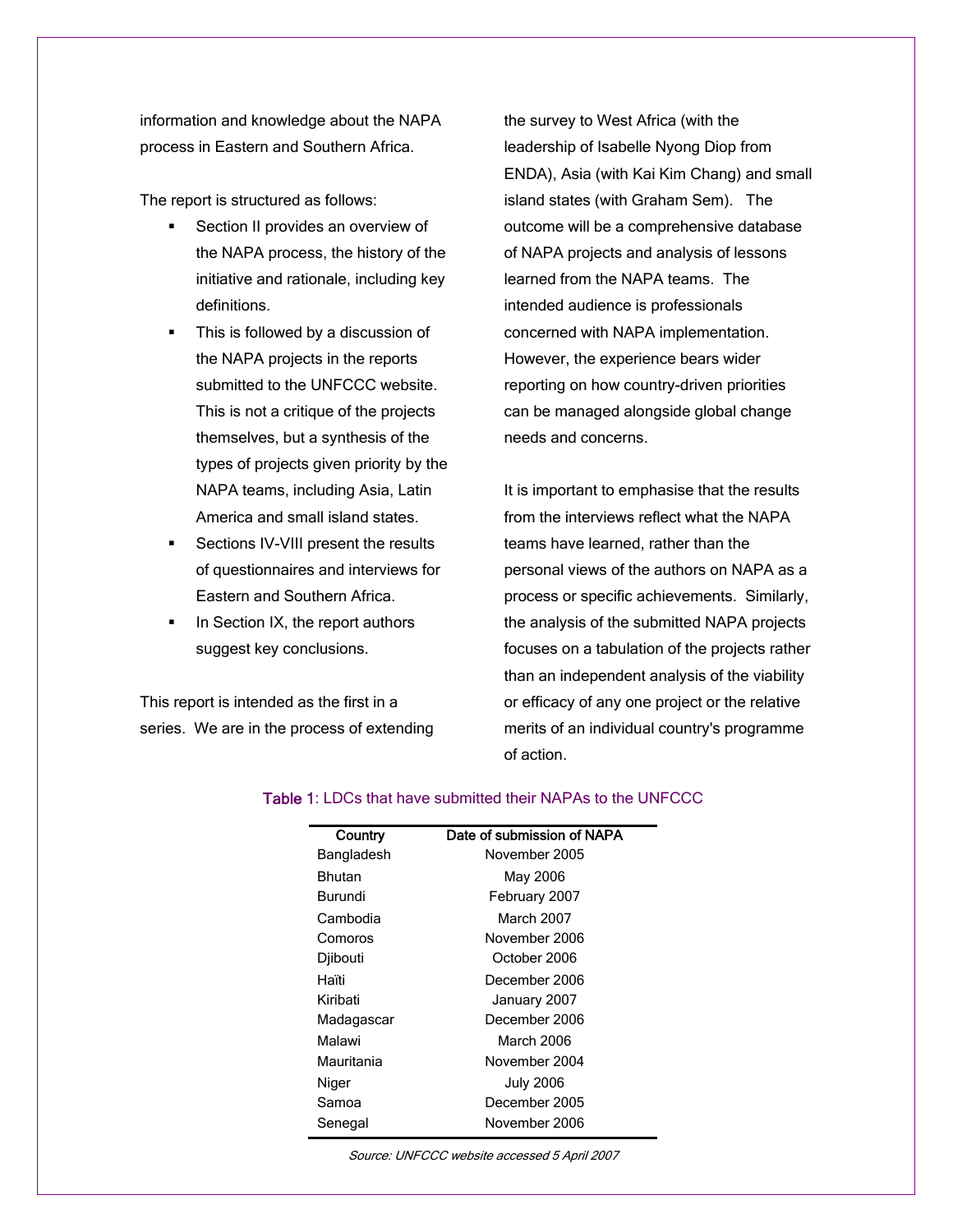# The NAPA process: history and rationale

What is the NAPA? Simply, the NAPA is an adaptation initiative that aims at building the adaptive capacity of the most vulnerable communities in the most vulnerable countries (identified as the Least Developed Countries or LDCs), through the identification and development of specific measures aiming at reducing vulnerabilities to climate change of the different groups and sectors. Based on this, the main objective of the NAPA is to serve as a simplified and direct channel of communication for information related to the urgent and immediate adaptation needs of the LDCs.

The LDCs are a group of 49 of the world's poorest countries. Out of 49 LDCs (Figure 1), 32 are in Africa (around 65%), including: Angola, Benin, Burkina-Faso, Burundi, Cape Verde, Central African Republic, Chad, Comoros, Democratic Republic of the Congo, Djibouti, Equatorial Guinea, Eritrea, Ethiopia, Gambia, Guinea, Guinea-Bissau, Lesotho, Liberia, Madagascar, Malawi, Mali, Mozambique, Niger, Rwanda, São Tomé and Prίncipe, Senegal, Sierra Leone, Somalia, Sudan, Togo, Uganda, United Republic of Tanzania and Zambia. LDCs generally contribute least to greenhouse gas emissions but are most vulnerable to the effects of climate change and have the least capacity to adapt to these changes.

According to the 2005 Environmental Sustainability Index Report<sup>1</sup>, the LDCs are characterised by having very weak

institutional capacity, and are particularly vulnerable to natural disasters, undernourishment, and lack sanitation and safe water supply. The criteria underlying the current list of LDCs are:

- **IDOM** income, as measured by a three-year average estimate of the gross domestic product (GDP) per capita;
- weak human resources, as measured by a composite index (Augmented Physical Quality of Life Index) based on indicators of life expectancy at birth, per capita calorie intake, combined primary and secondary school enrolment, and adult literacy; and
- low level of economic diversification, as measured by a composite index (Economic Diversification Index) based on the share of manufacturing in GDP, the share of the labour force in industry, annual per capita commercial energy consumption, and UNCTAD's merchandise export concentration index.

The designation of LDC is voluntary, representing an official classification in the United Nations system (see the UN Office of the High Representative for the Least Developed Countries, Landlocked Developing Countries and the Small Island Developing States (UN-OHRLLS), www.un.org/ohrlls/).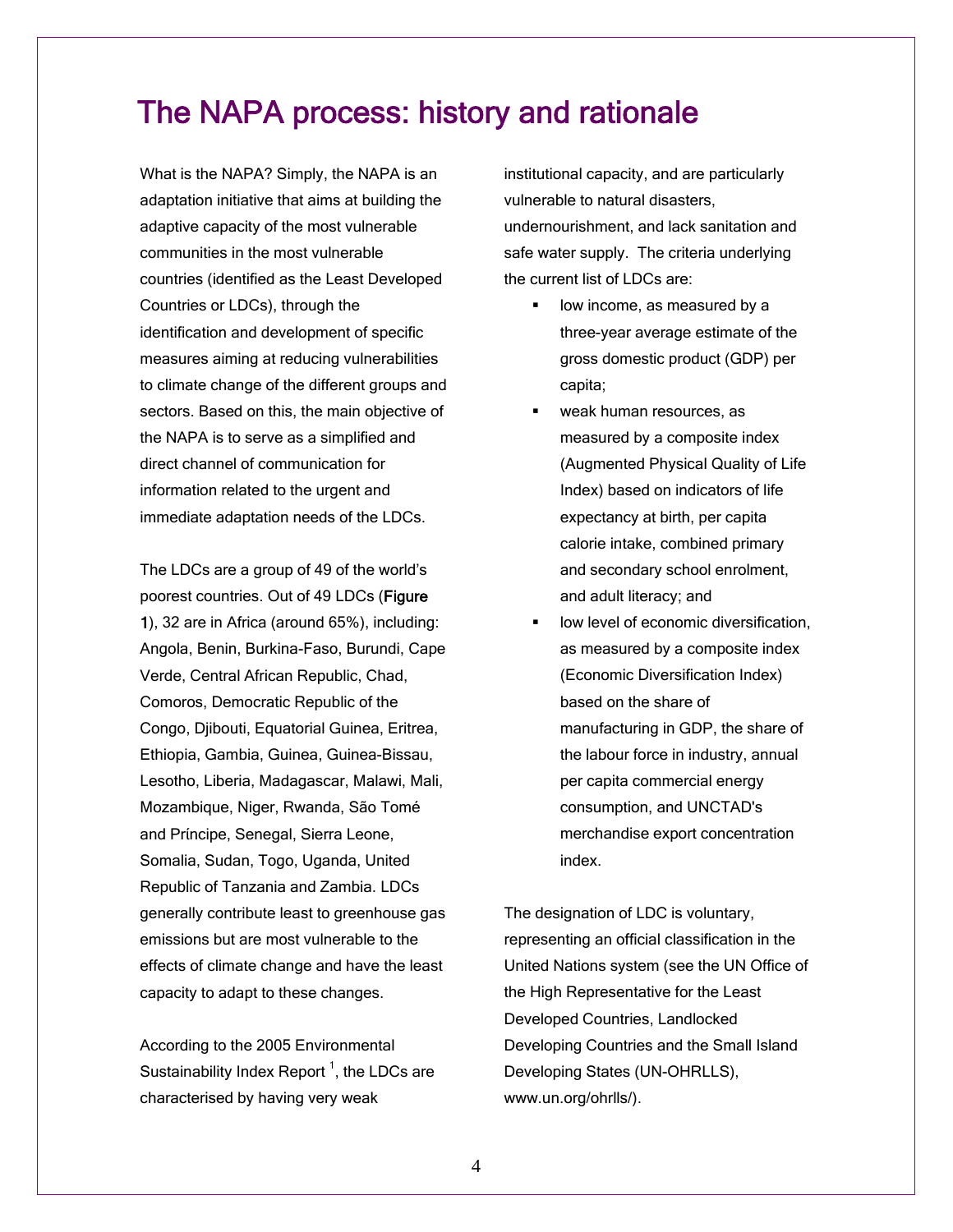NAPAs provide a process for LDCs to identify priority activities that respond to their urgent and immediate needs with regard to adaptation to climate change. The rationale for NAPAs lies in the fact that LDCs have very limited capacity to adapt and need specific support that will allow them to deal with the adverse effects of climate variability and change.

An innovative bottom-up approach to identify practical solutions for improving the overall adaptive capacity of LDCs to climate variability and change was put in place through the NAPAs. This approach takes into account existing local coping strategies, builds upon them and identifies priority interventions. It is meant to replace the more conventional scenario-driven approach of assessing future vulnerability and impacts of climate change.

Article 4.9 of the UNFCCC recognises the specific needs and special situations of the LDCs. The seventh Conference of Parties (COP7) adopted Decision 5/CP.7 which acknowledged that LDCs do not have the capacities and means to deal with problems associated with adaptation to climate change, and established an LDC work programme that includes NAPAs as well as other supporting activities.

Decision 28/CP.7 set the guidelines for NAPAs. Also related to the NAPA process, Decision 29/CP.7 set up an LDC Expert Group (LEG) to provide guidance and advice on the preparation and implementation

strategy for NAPAs. The most urgent activities identified during the NAPA process will be submitted to the Global Environment Facility (GEF) (cf. Paragraph 6, Decisions 7/CP.7 and 5/CP.7) and other funding sources, with the aim of obtaining financial resources for implementation.

Each NAPA team received on the order of US\$ 200,000 for the preparation of the NAPA reports. Funding decisions regarding implementation of priority NAPA projects had not been taken at the outset of the process. Some progress was achieved in Nairobi at COP12, including principles for administering funds for climate adaptation in LDCs. Assessment of the costs of climate adaptation and effective funding mechanisms are required, but beyond the scope of this report.

The LDCs have followed the "Annotated Guidelines for the Preparation of National Adaptation Programmes of Action" prepared by the LEG, along with additional support material provided through UNITAR and the GEF implementing agencies (UNDP, UNEP and World Bank)<sup>2</sup>. The process is summarised in Table 2 (further comments on the organisation of the NAPA teams in Eastern and Southern Africa is provided below). The preparation of NAPAs is guided by a participatory process, led by a coordinating unit and involving stakeholders at different levels, particularly local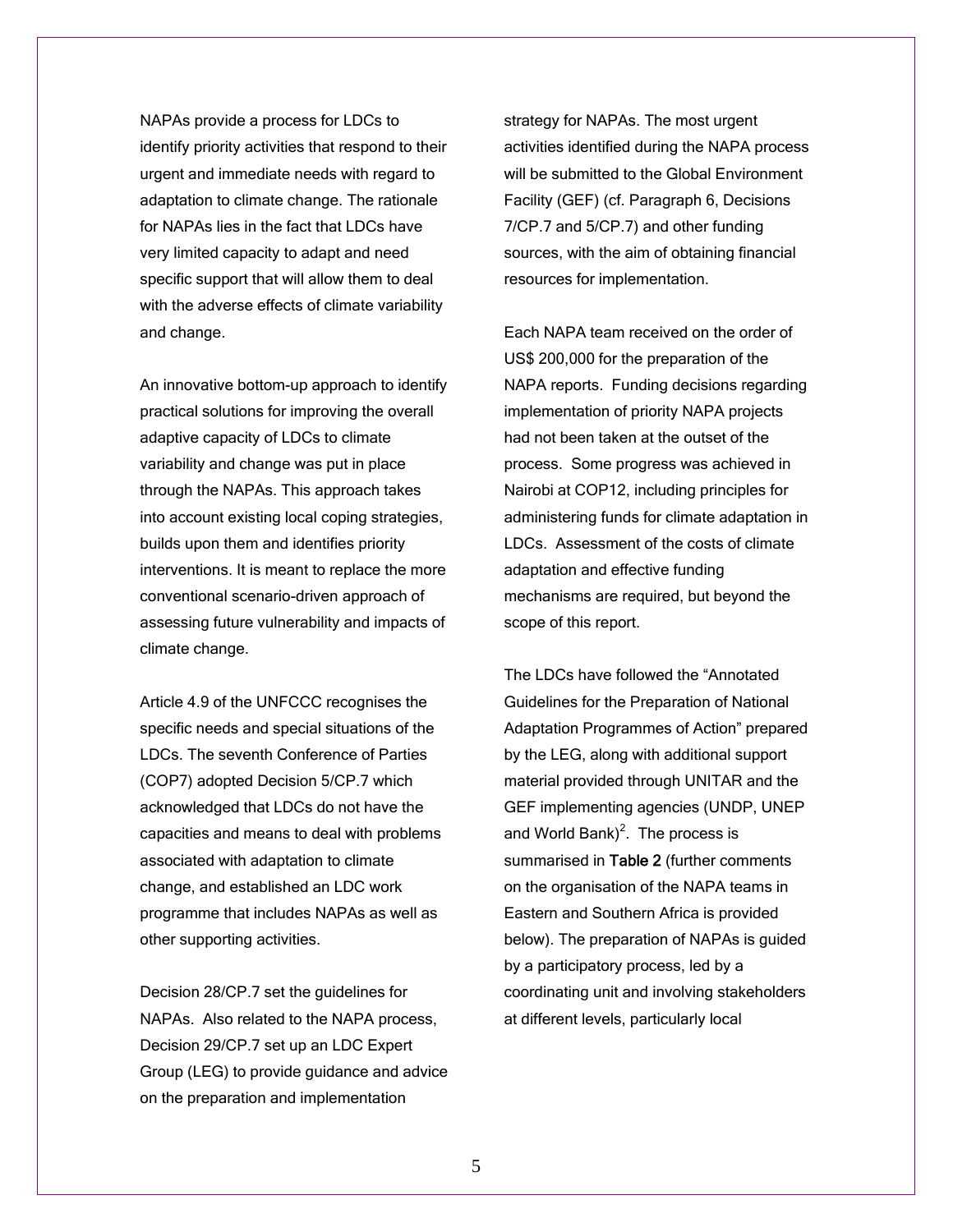#### Table 2: Overview of the NAPA process

The NAPA process is coordinated by a national team, with support from a steering and/or technical committee, working parties and in some cases sub-national units. The various tasks are located at different levels of organisation, but led and coordinated by the national team. See the LEG Annotated Guidelines and supporting material from the regional workshops organised by UNITAR (with UNDP and UNEP) for additional flow charts of the recommended NAPA process (see www.unfccc.int, www.unitar.org/ccp/napaworkshops.htm, www.unfccc.int/national\_reports/napa/)

Establish the NAPA organisations

| <b>NAPA</b><br>(Coordination unit) | ™eam⊤ | Steering & technical committees | Multidisciplinary working groups,<br>regional units |
|------------------------------------|-------|---------------------------------|-----------------------------------------------------|
|                                    |       |                                 |                                                     |

Compile baseline vulnerability

Synthesise available impact assessments, coping strategies & past and existing national development plans

Prepare synthesis reports, guidelines, training material

Consult stakeholders; identify projects

Organise and conduct public consultation (national and local-level workshops)

Based on articulated ideas, identify interventions and project ideas

Prepare profiles for priority projects

Prioritise the project ideas based on specific criteria

Develop project profiles, demonstrate integration into national development plans

#### Submit the NAPA Document

communities. The process employs multidisciplinary teams consisting of representatives from different livelihood sectors (such as agriculture, water, energy, forestry, health and tourism).

The steps for the preparation of the NAPAs include the formation of the NAPA teams, synthesis of available information, participatory assessment of vulnerability to current climate variability and extreme

events, identification of areas of extreme sensitivity and where risks would increase due to climate change, identification of key adaptation interventions as well as the criteria for prioritising them, screening and ranking of the interventions to come out with a prioritised short list, and finally, the development of project profiles and/or activities intended to address urgent and immediate adaptation needs.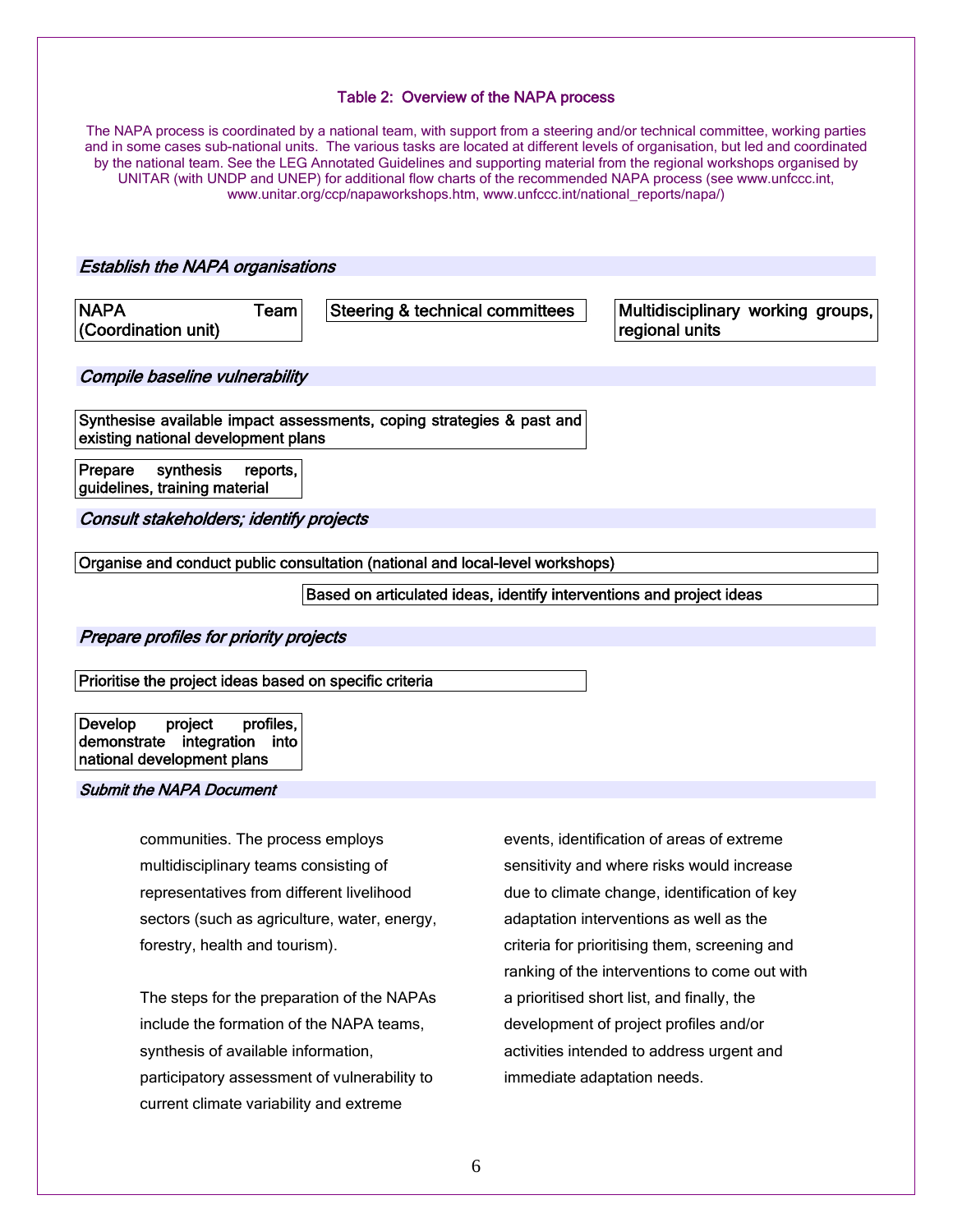The guiding principles adopted by the different NAPA teams encompassed most of the following:

- A bottom-up approach that involves a broad range of stakeholder groups, focusing on local communities, considering their current vulnerability and urgent adaptation needs.
- **A participatory process that involves** a multistakeholder consultation, and two-way discussions and feedback.
- **A** multidisciplinary approach, through the involvement of a multidisciplinary group of experts.
- A comprehensive/integrated assessment type of approach, looking across different ecological
- **regions and sectors as well as the** interactions/linkages between them.
- **Synergies with activities** implemented under other multilateral environmental agreements (for instance, desertification and biodiversity) as well as development activities aiming at poverty reduction and sustainable development.
- **A** country-driven approach, expected to result in country, region or sector-specific project proposals.
- Sound environmental management and cost effectiveness.
- A simple document that reflects the most urgent and highly ranked adaptation measures.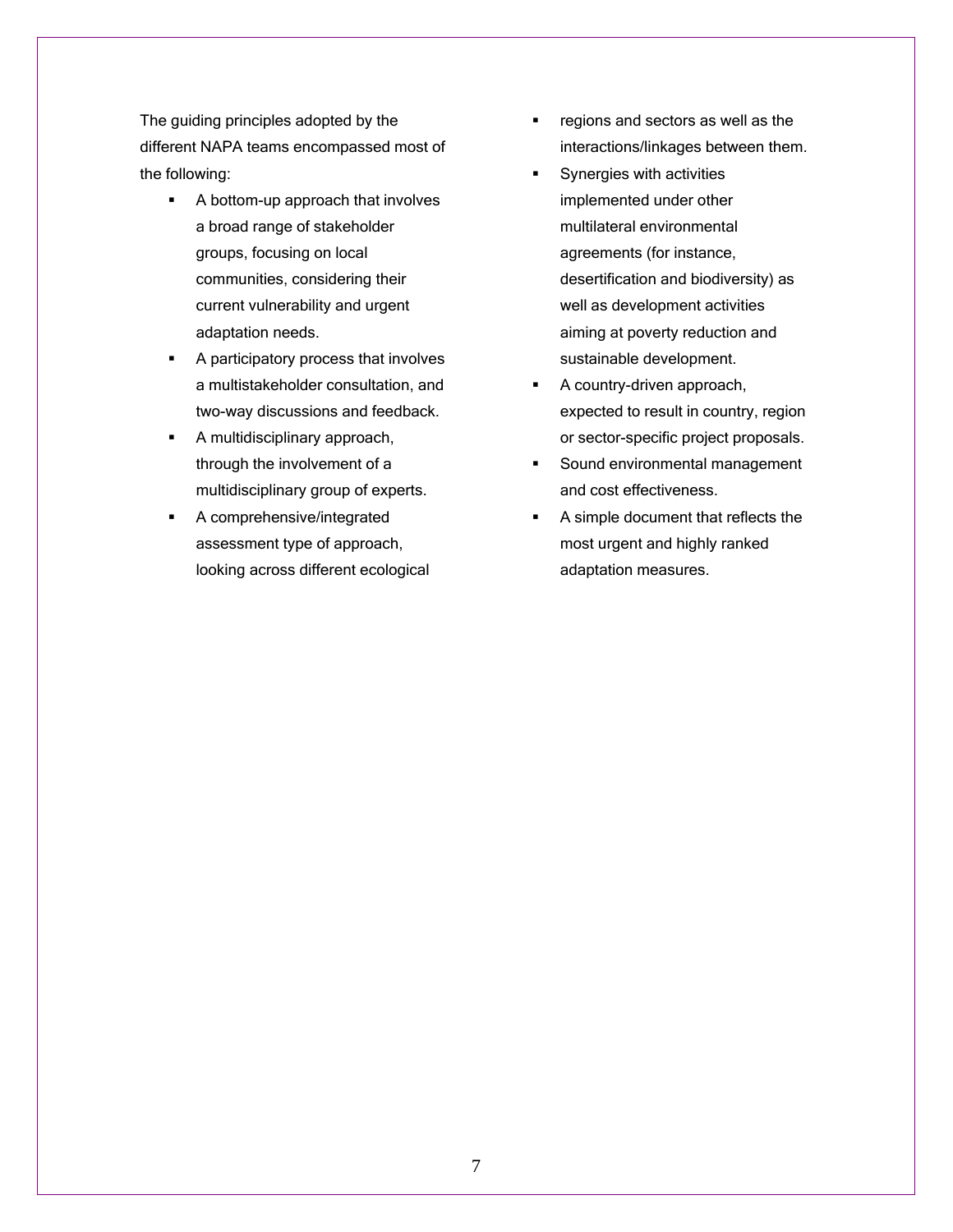# III. NAPA projects submitted to the UNFCCC

Before presenting the results of interviews with the NAPA teams, we discuss the range of NAPA projects submitted to the UNFCCC based on a project database created by the authors. The data base, which is updated as additional NAPAs are reported and is available from the authors (in Excel), includes common fields such as objectives, funding requested, and unedited versions of the project descriptions. The projects are classified according to the type of intervention and priority sector, region or economic activity.

Some nine countries had submitted their NAPA reports to the UNFCCC website as of September 2006 (Table 3), proposing a total of 101 projects. These projects were categorised according to the following types and scale:

### Type of project

- Awareness: designed to raise general awareness of climate change, often working with stakeholders.
- Information and research: going beyond awareness to develop the research base for taking action, including monitoring systems, working with climate scenarios and baseline vulnerability assessments.
- Capacity building and early warning systems: a more organised approach to information, linking specifically to end users and specific actions.

Table 3: NAPA reports included in the project data base (compiled in September 2006)

| Country       | <b>Number</b><br>of projects |
|---------------|------------------------------|
| Bangladesh    | 15                           |
| <b>Bhutan</b> | 9                            |
| Burkina Faso  | 12                           |
| I iberia      | 3                            |
| Malawi        | 5                            |
| Mauritania    | 25                           |
| Niger         | 14                           |
| Samoa         | 9                            |
| Uganda        | 9                            |
| Total         | 101                          |

- Mainstreaming and planning: working with specific planning processes, such as five-year development plans, to include climate risk management.
- Investment: direct actions involving changing resource management in specific households or regions.
- Institutional reform and regulation: changing policies, resource management institutions and barriers to wider action on climate adaptation, often promoting more efficient use of resources.
- Financial and insurance: approaches involving spreading the risk through financial mechanisms or insurance.
- Scale of project
- Targeting specific vulnerable groups, for example poor farmers in semi-arid regions.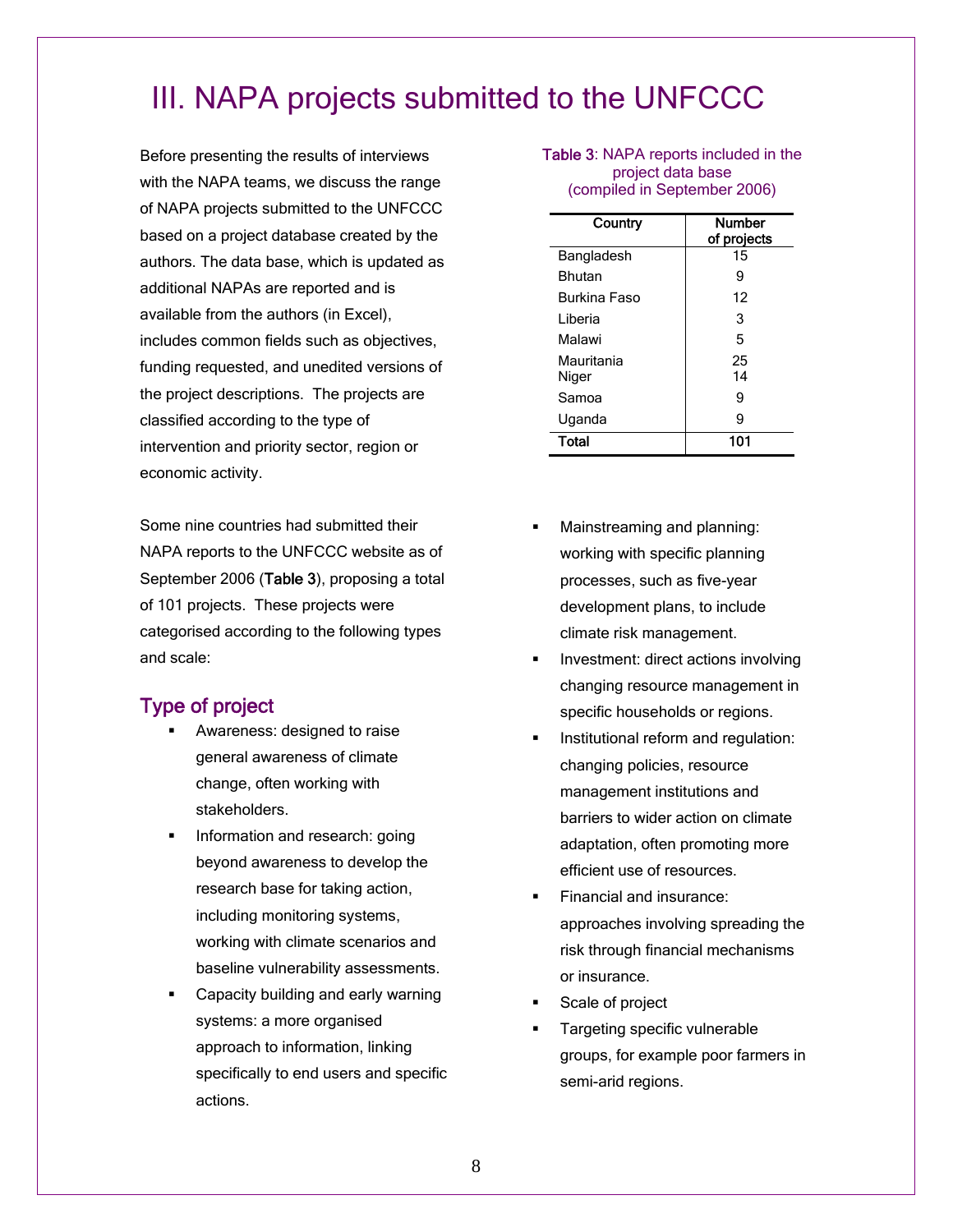- Community-based adaptation, working with a broad spectrum of households at the community level, whether identified through livelihoods (e.g., smallholder farmers) or specific regions.
- Sector-wide developments, often housed in the relevant ministry (e.g., Ministry of Agriculture) and working across levels from livelihoods to sectoral infrastructure and development planning.
- Regional projects cover more than one sector, often based on community development approaches but including some regional planning and infrastructure.
- **National level, often associated with** projects oriented toward policy and planning across a number of sectors.

The classification of projects into categories was done based on the NAPA reports and not further information or interviews with the NAPA teams. Obviously, some projects have more than one type of activity and work at various scales, particularly for larger projects. In such cases, the tendency was to rate the project in the 'higher' relevant

category. For instance a project with direct investment actions would be rated as investment, even if it included substantial awareness and research components (as would be likely). This categorisation is intended only as a first-cut at the kinds of projects proposed in the LDC portfolio and not an evaluation of each project per se.

As would be anticipated, the majority of projects are direct investment in adaptive actions (Figure 2). Most countries would include at least a few projects of this sort, perhaps considered as demonstration projects to test different approaches. Relatively few of the projects are concerned primarily with awareness, information or research - but only one or two of such projects would be expected in each country. Still, this indicates that most countries have moved from 'what is the issue?' to seeking solutions to growing climatic risks. In addition to direct investment, building capacity and mainstreaming in planning are considered high priority. Again, each country would not be expected to have more than a few such projects. Apparently lacking from the portfolio are projects focussing on institutional reform or financial mechanisms.



### Figure 2: Project scale and type, for projects submitted by September 2006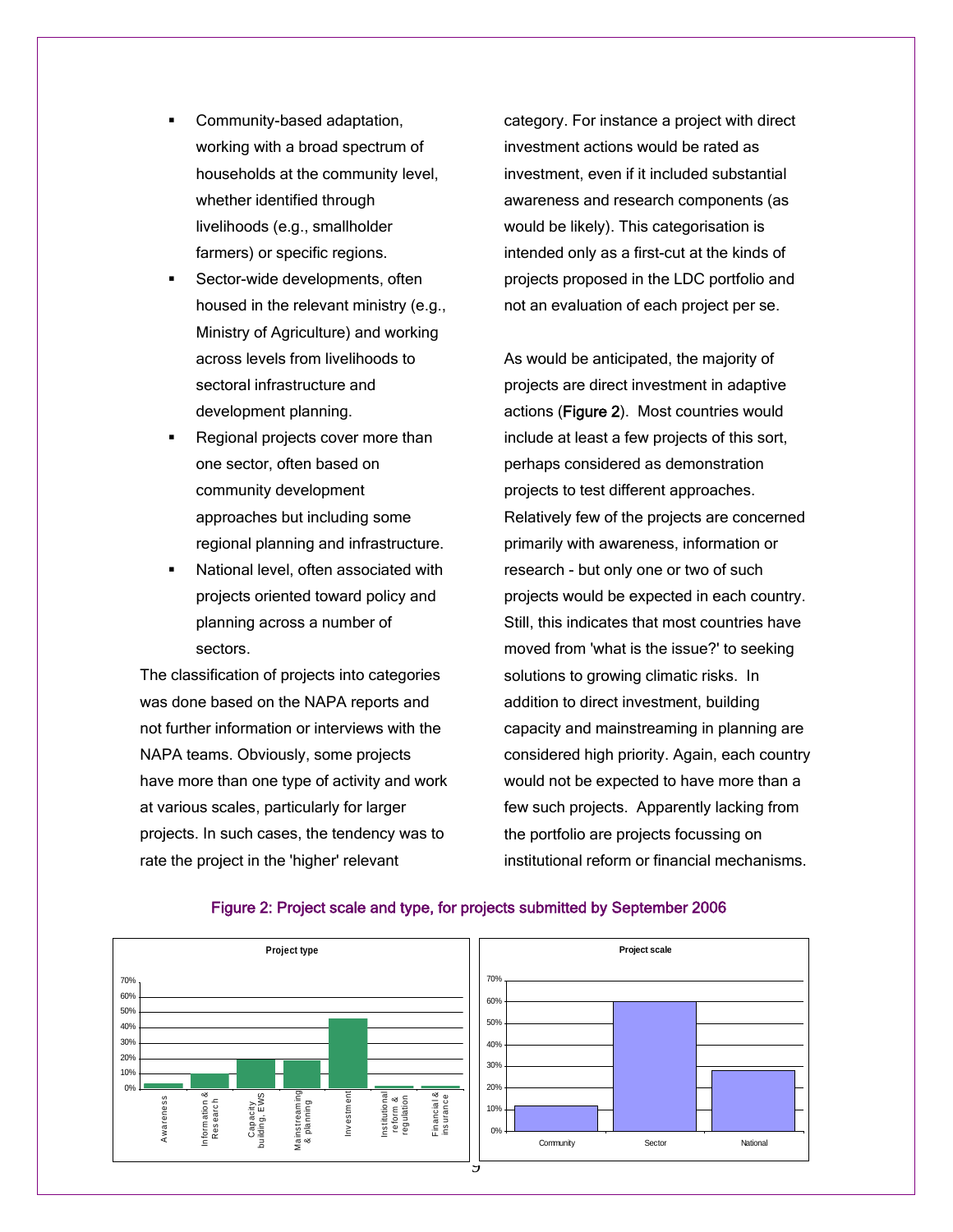This may reflect the NAPA guidelines, with a focus on urgent action rather than strategic development planning. This is an area that warrants further attention.

As reflected in the type of project, most of the actions are planned at the sectoral scale. The relative lack of community-based adaptation plans may be inherent in the development agenda of line ministries who often lead NAPA projects, although implementation of sectoral projects may well involve local NGOs in community based actions. Quite a few projects are national in scope, perhaps reflecting the wide involvement of stakeholders in proposing and reviewing projects.

The data base of projects includes the estimate of the project costs provided in the

 NAPA reports. These are only a first indication of the scale of effort envisioned. At present, the NAPA teams are working to develop a few of their highest priority projects into proposals for funding. Many are targeting the medium scale funding available in the GEF, on the order of US\$1-3 million per project. Smaller projects may be aggregated to form larger projects, or what was viewed as a pilot effort might be scaled up to cover more regions or include more components. It is unlikely that the cost of adaptation will be reduced as teams look more closely over a longer planning cycle as to how to achieve their objectives.

Nevertheless, the projects submitted by the nine countries total US\$ 178 million, with the costs for individual projects ranging from US \$0.1 to 23 million.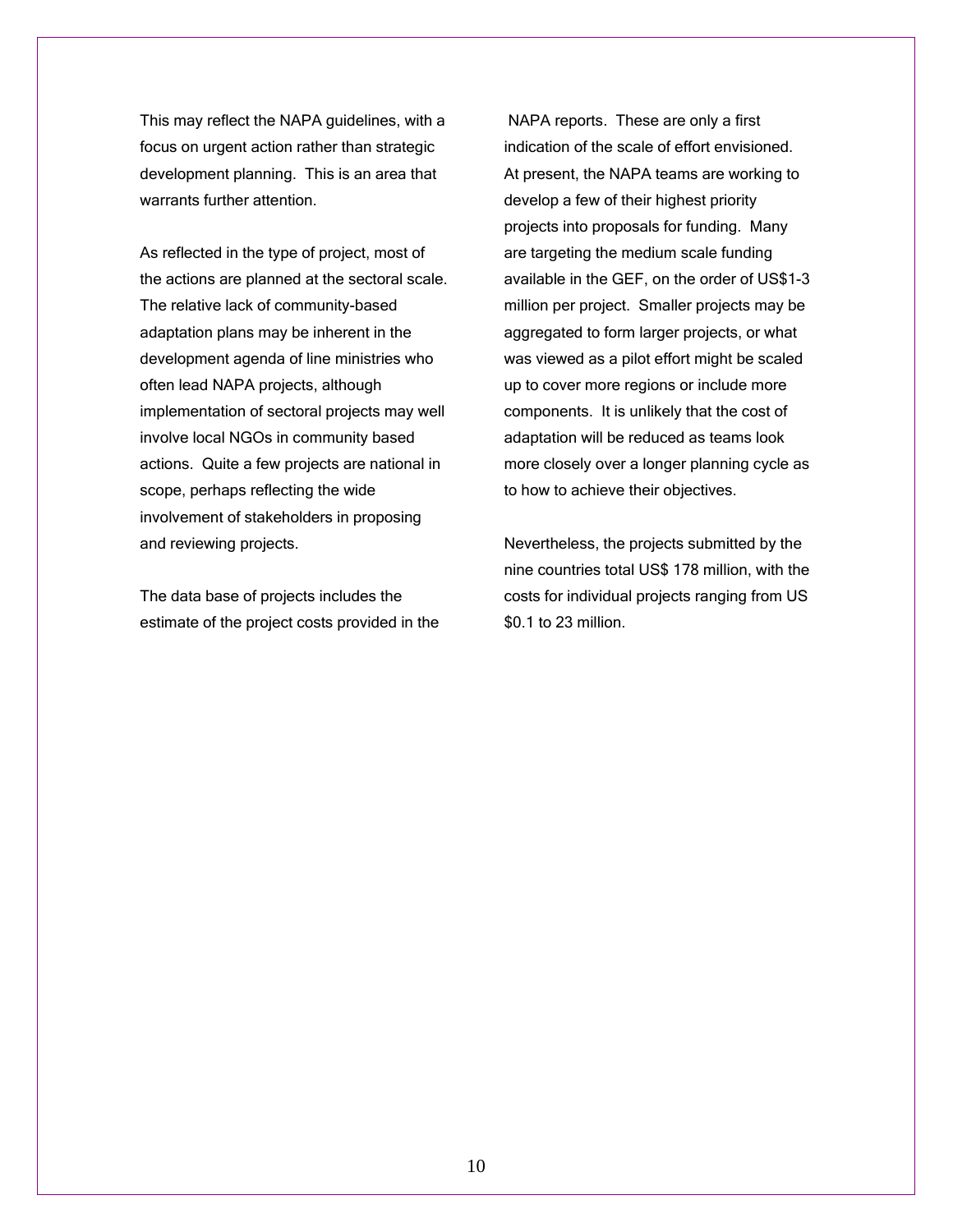# IV. Methods used to assess experiences of the NAPA teams

This review of the development of the NAPAs focuses mainly on strengths, weaknesses and constraints to the achievement of the NAPA objectives, as well as identifying the current opportunities and future prospects for implementing the NAPA recommendations.

The review draws upon discussions with NAPA experts and teams. For example, a dialogue was held during the IPCC Lead Authors meeting for Working Group II in Cape Town in September 2006 with participants from Botswana, United Kingdom, Germany, Kenya, Mexico, the Netherlands, South Africa and Sudan. Balgis Osman Elasha met most of the NAPA coordinators and a representative of the GEF Secretariat at the UNFCCC African Regional Workshop on Adaptation in Accra, Ghana, from 21-23 September 2006. Moreover, the authors met representatives from the NAPA teams during a workshop organised by the ECBI in Naivasha Kenya in September 2006.

The principal method has been to develop and apply a questionnaire, with interviews conducted in person and by post (see Annex 2). The interviews were conducted in an informal manner, involving NAPA coordinating teams, members of national

working groups and technical committees in LDCs, as well as people from other non-LDC countries in Africa. The interviews covered issues related to:

- **Status of the NAPA;**
- Objectives and guiding principles followed by the NAPA teams in each country;
- **Approaches and methods adopted** for developing the NAPA;
- **Focus of the assessment (sectors or** regions);
- Ranking process (criteria development for ranking and prioritisation of projects, and project formulation);
- Lessons learned during the process of NAPA development (what worked well, where are the gaps and constraints, etc.);
- **Strengths, weaknesses and** constraints encountered during and after the NAPA preparations;
- **Current opportunities opened up** through the NAPAs and positive outcomes;
- The way forward (implementation of the identified adaptation projects); and

 Any other issues and comments. The meetings and interviews have been supplemented and documented with the use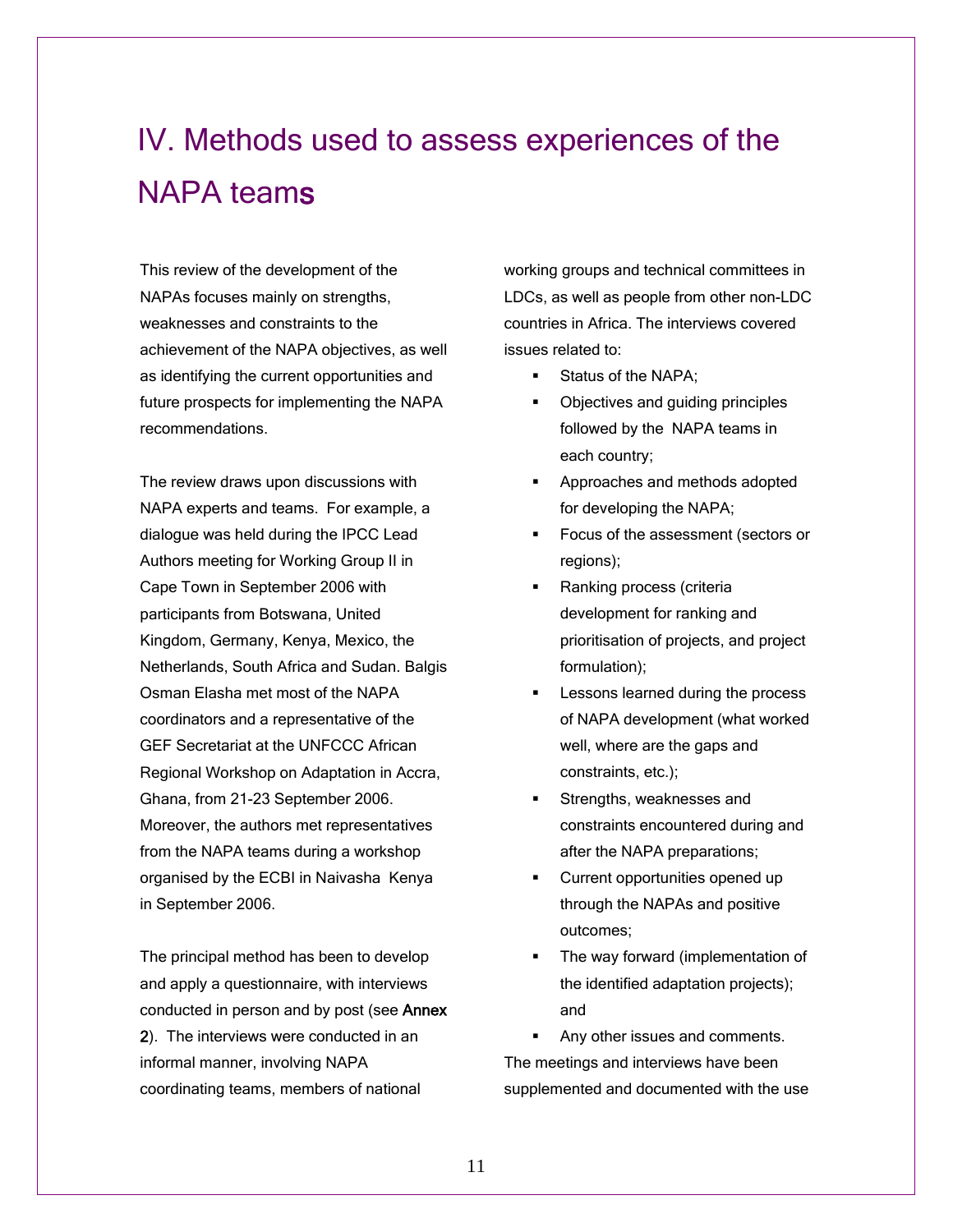of video, although the video material has not been compiled or edited for public distribution.

This report represents the outcomes (analysed results of the interviews and the questionnaires in addition to the synthesis of the lessons learned) for Burundi, Eritrea, Ethiopia, Malawi, Sudan, Uganda and Zambia, in addition to Mauritania (West Africa).

Note that the process has focused on lessons learned and not a formal evaluation of the content of the NAPA projects. For

instance, we do not analyse whether the projects are justified, either in the economic appraisal or as additional and adequate to address future climatic risks. Nor did we attempt to verify methods used in stakeholder participation, devising criteria for projects or ranking priority projects. The views presented are those of the authors. The notes from the interviews do not necessarily represent the official views of the respondents; they were asked to respond in their personal capacity about what they have learned.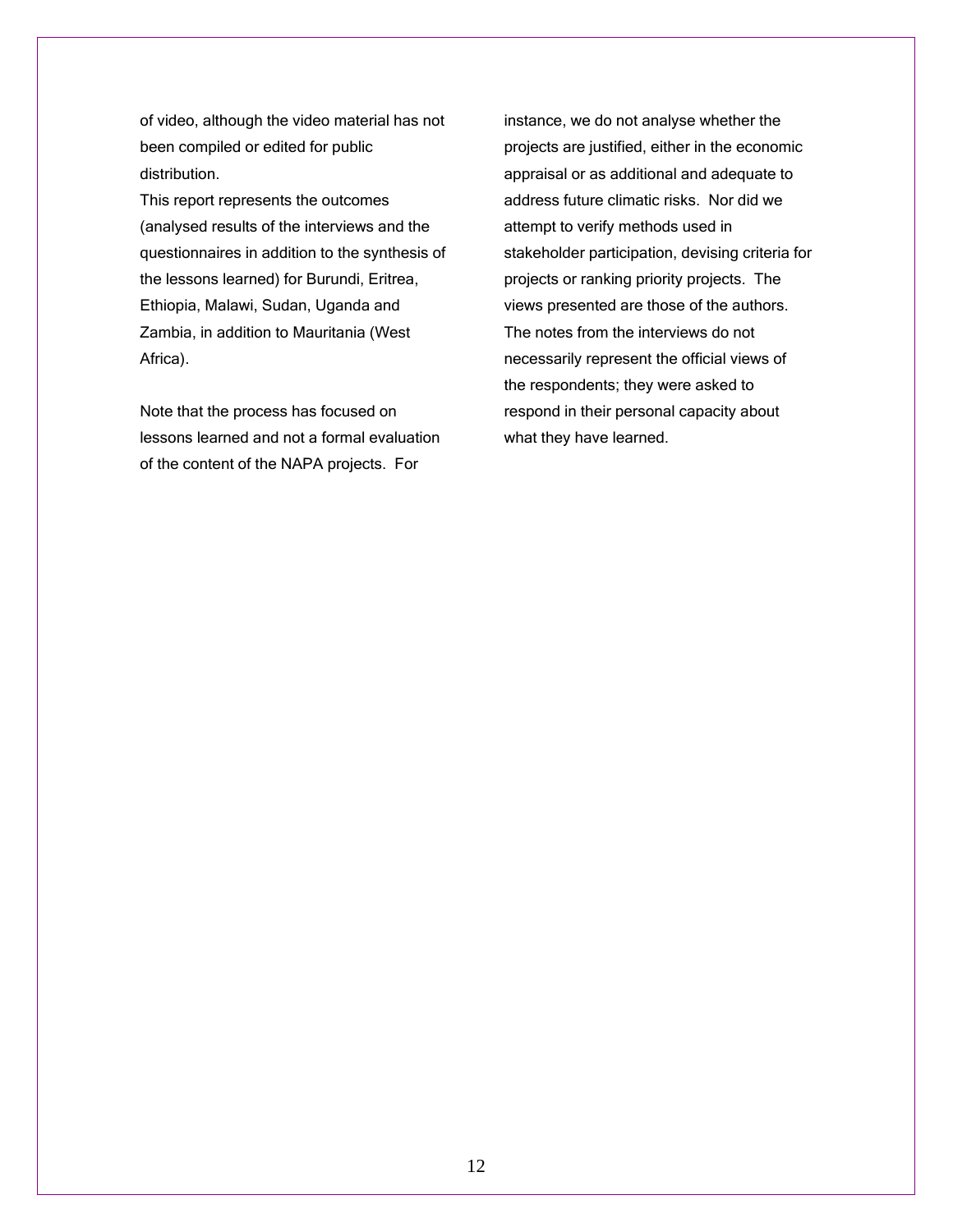# V. The organisational structure of the NAPAs

The organisational structure of the NAPA has been developed to be consistent with the guiding principles mentioned above. Consequently, all of the assessed African LDC countries have more or less similar structures for the NAPAs, as shown in Table 2. In the Table, the width of the activity is intended to give a rough indication of the extent to which each coordinating unit would be involved. A brief description of the expected role by each unit in the structure is given below.

The NAPA coordination teams are mainly hosted within the NAPA implementing agencies, which are found either under the umbrella of environment or the meteorology departments and mostly represent the UNFCCC Focal Points. The coordinating team usually consists of one or two national coordinators. Their main job is to manage and supervise the whole process at the national and state levels and coordinate all of the NAPA activities in cooperation with the hosting agency and other relevant institutions and stakeholders (ministries, universities, research centers, NGOs and CBOs). Some members of the NAPA team are always involved in the negotiation and on-going debates on issues related to LDCsconcerns and interests, as well as participating in all NAPA relevant events (conferences, workshops, and meetings) at the regional and international levels. All of the countries covered in this report have Steering Committees. Usually they consist of high-level policy makers and

government officials, including representatives of stakeholders from all relevant sectors including government institutions (water, health, agriculture, planning and finance etc), research and academic, non-governmental organisations.

The Steering Committee members are requested to provide strategic oversight and to establish and prioritise overall policy directions and guidance to the NAPA teams. The Technical Committees (TCs) have a technical and consultative role and are expected to provide technical advice to the teams and help maintain communication and dialogue processes among relevant institutions. Moreover, at a later stage, the TC members are expected to use their technical background and knowledge to contribute to the assessment of options for executing the consultative process and for the identification of priority projects.

In most of the countries considered the TC also constitutes other Consultative Assessment Task Forces or working groups. For instance, the Synergy Assessment Task Force/Working group assesses synergies between strategies, projects, and policies for adaptation to climate change, and national sustainable development initiatives, multilateral environmental agreements or other initiatives. The TC may also include working groups on specific issues such as water, agriculture, poverty, coastal zones, etc.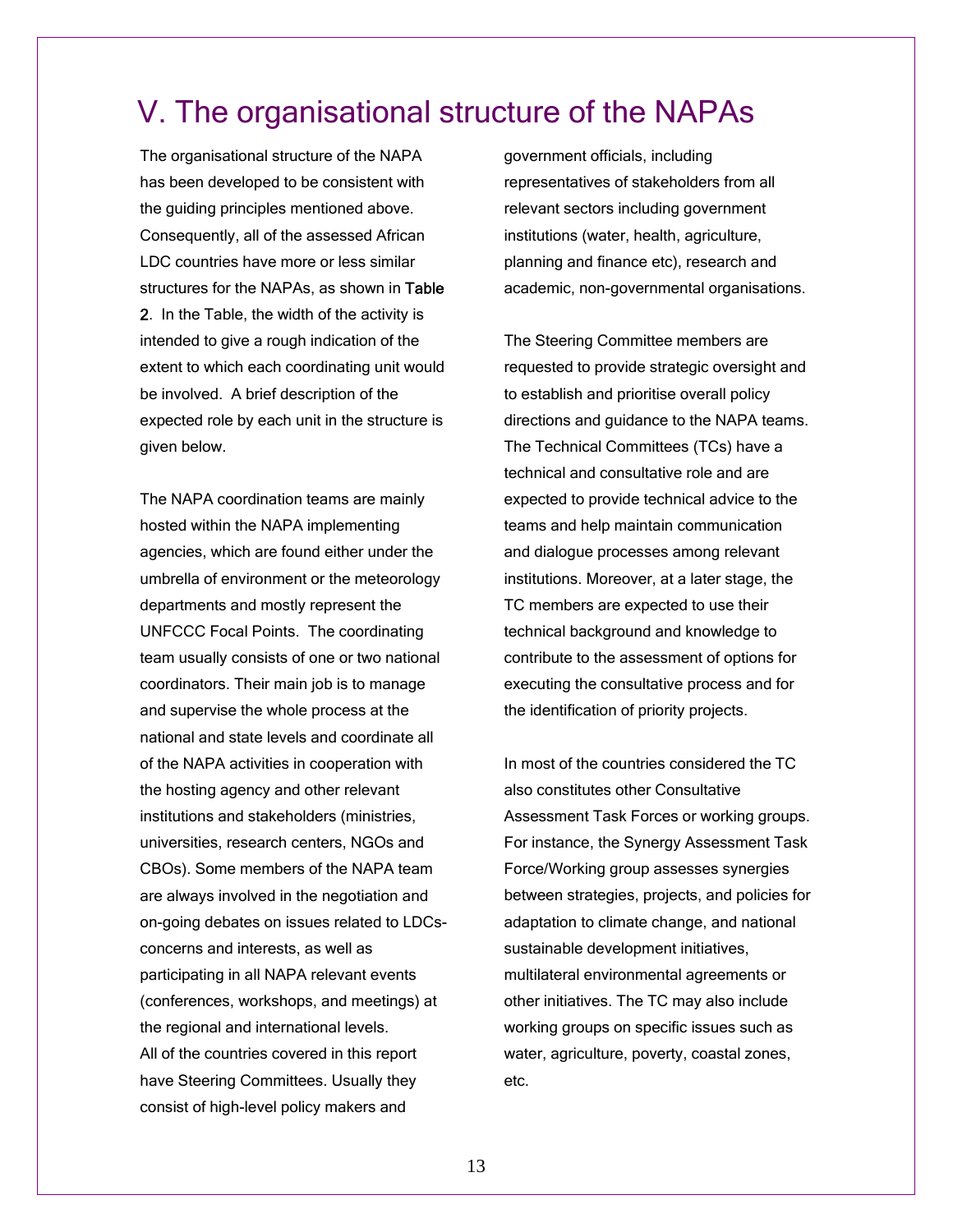Regional coordination consists mainly of state-level experts and technical staff from the relevant sectors. They are mainly responsible for carrying out all the activities under the NAPA at the state or locality levels. Moreover, they are expected to assist the National Project Coordination Team in coordinating the comprehensive stakeholder consultative process and report back to them. In most of the countries assessed, a multidisciplinary team representing the different vulnerable sectors was formed to ensure that the process is conducted in an integrated and balanced manner. Not all countries had formal subnational coordinating units.

The organisational chart of Ethiopia in Figure 3 presents an example of the NAPA structure adopted by most of the countries.

All the LDCs covered by this study followed the same steps for the formulation of NAPA. Generally the process starts by synthesis of available information, followed by a participatory assessment of vulnerability to current climate variability, and the identification of key adaptation measures, then the identification of suitable criteria for prioritising activities followed by the selection of a prioritised short list of activities. The development of project profiles/concepts and/or activities intended to address urgent and immediate adaptation needs constitutes the final step. It is worth mentioning that the NAPA process does not involve new research studies, as the countries are expected to make use of

existing information and to rely on existing expertise and local knowledge.

There was a general agreement among the teams that the NAPA document should not be very long as it mainly targets policy makers. It should be simple and clear, concise and comprehensive, actionoriented, country-driven, and highlight specific priorities for urgent and immediate adaptation activities that have been identified and agreed upon by the different stakeholders in each country.

During the development of the NAPA, and throughout the consultation process, special consideration is given to ensure that the identified adaptation measures take into account national planning and developmental initiatives, as well as all multilateral environmental agreements. This was expected to be achieved through the involvement of key members representing the agencies responsible for development and planning as well as through the review and synthesis of exiting strategies and development plans for different sectors (such as water, agriculture, health, biodiversity, desertification, poverty reduction strategies etc.).

The teams agreed that a key factor to the success of the NAPA is the identification (screening and ranking) and final selection of priority projects that could have a real and immediate impact on the vulnerable communities of Africa, highlighting the fact that any further delays in implementing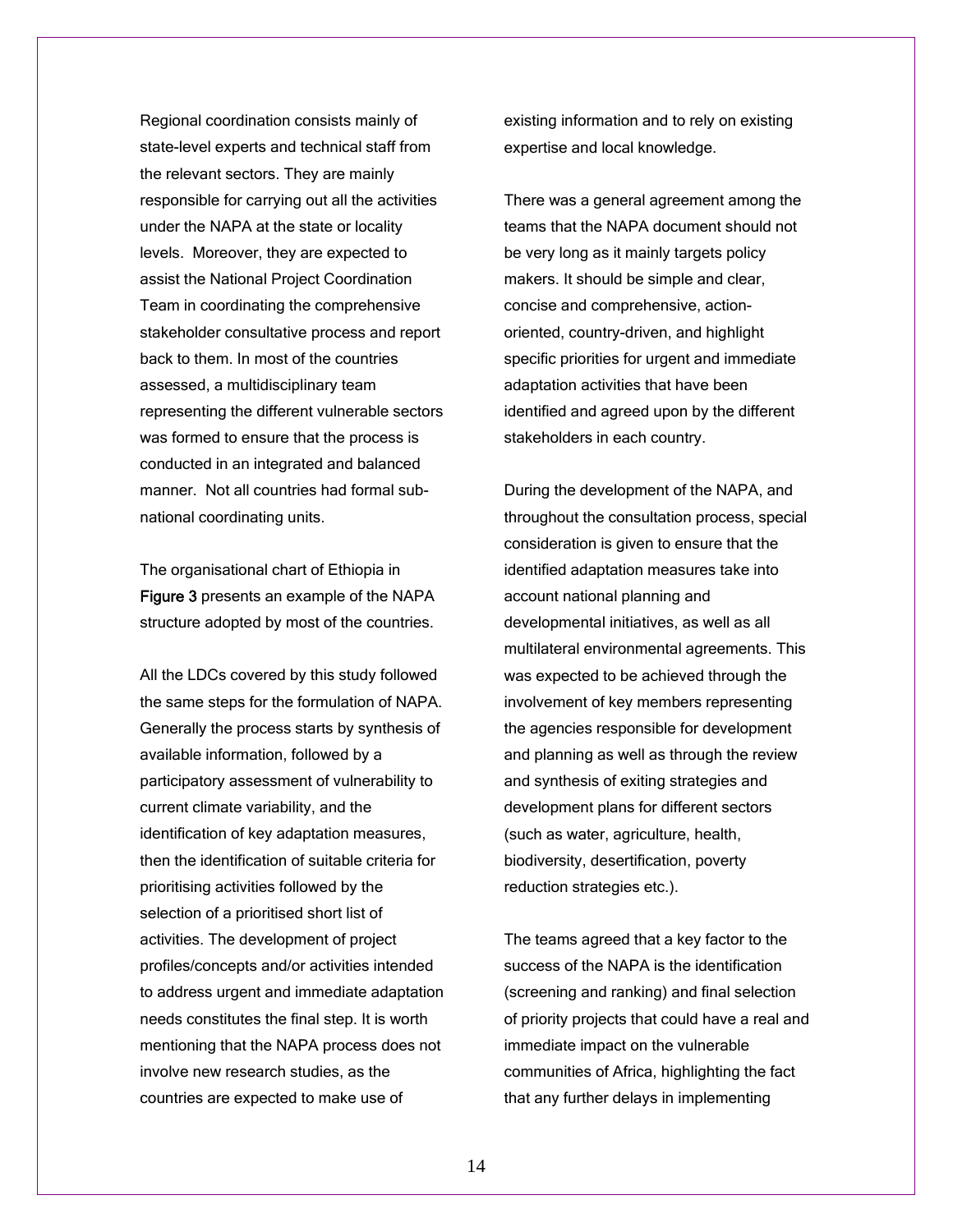#### Figure 3: Organisational chart of the NAPA process in Ethiopia



Source: UNDP/GEF project document, 2003

urgent adaptation measures could increase their current vulnerability, or result in increasing the costs for implementation.

Most of the NAPA team members interviewed mentioned that during the consultative process, they cautioned the stakeholders on the importance of setting realistic goals and objectives, taking into account the many constraints that could hamper the implementation of proposed adaptation strategies. Moreover, they underlined the importance of adopting a balanced approach when assessing location/region-specific threats and weaknesses, as well as strengths and

opportunities. This proved effective in raising the awareness of stakeholders on potential constraints and barriers, and helped them in the prioritisation process, aimed at the selection of a few realistic and achievable adaptation measures, instead of a long wish list.

The NAPA teams expressed deep concerns regarding the funding of adaptation projects. They found all available funding opportunities either insufficient or difficult to access due to procedural constraints and complicated criteria set by the funding agencies.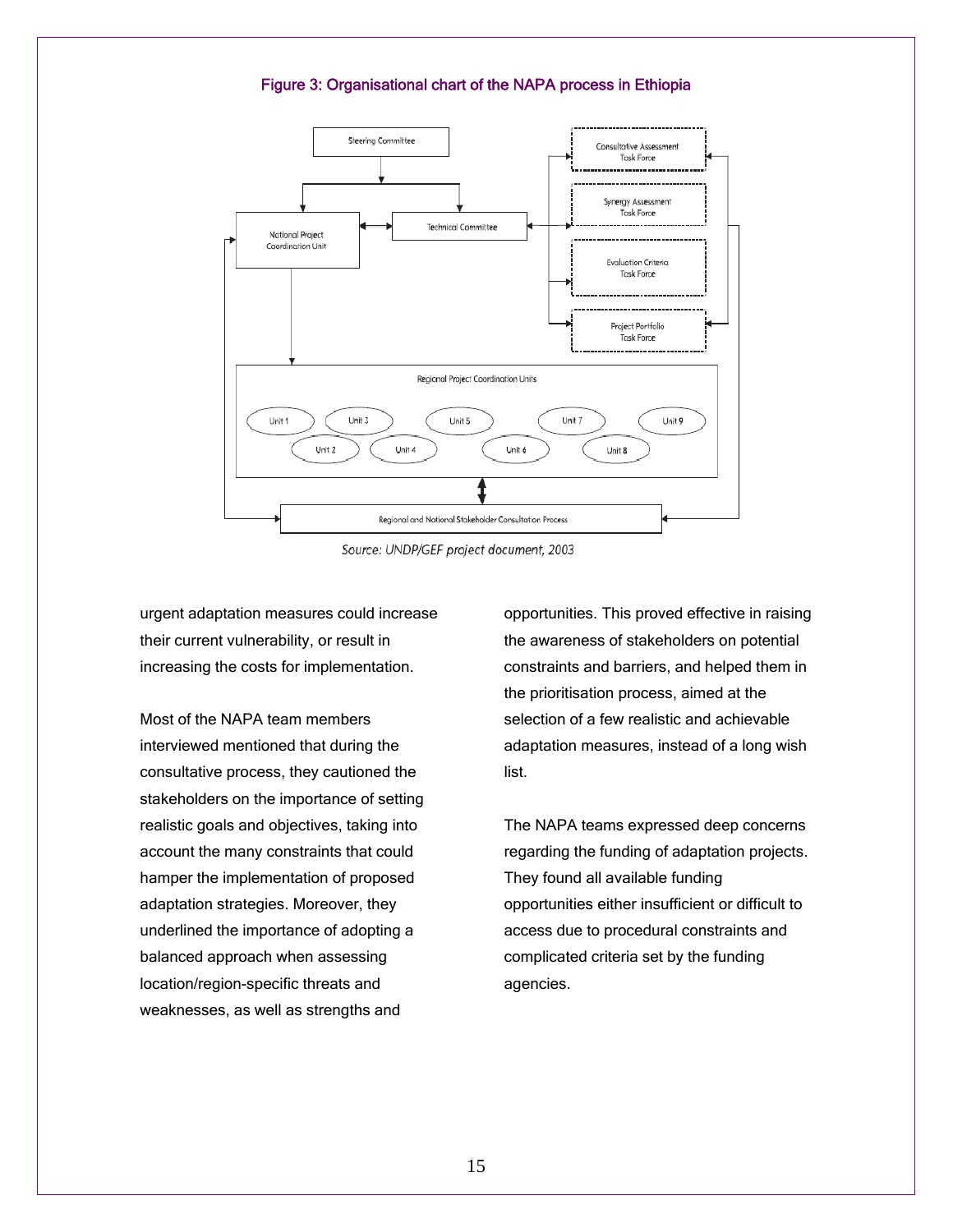# VI. Priorities and approaches

### VI.1. Overview of the NAPAs

Generally the role of UNDP and UNEP, the two implementing agencies in Africa, has been the provision of on-going technical, organisational, and financial support throughout the NAPA process, including backstopping and linkages to other GEF activities. UNDP is the coordinating agency in six out of the seven countries considered, while UNEP is the coordinating agency for one country only (Uganda). Moreover, the responsibility of implementing the NAPA is shared between the meteorological departments and the environmental authorities.

Tabulation of the responses from the seven countries is provided in the panels of figures below. The priority sectors covered by the assessments, and consequently the sectors for proposed NAPA projects, are: health, agriculture, water resources and forests. So far, none of the assessed countries have considered coastal zone/marine resources (Figure 4). The lack of priority to coastal zone issues reflects the geography of Eastern and Southern Africa, although coastal tourism in East Africa and the Red Sea is of economic importance.

The above sectors have been assessed across different zones or ecological regions in Africa. The priority regions for the NAPA are mainly the humid, savannah and semi arid, wetland and highland zones, followed by lowlands and the desert regions.

The assessment involves different population groups (these are overlapping categories in Figure 4). Most emphasise the rural poor, which constitute a large group, encompassing a broad range of stakeholders and a wide range of livelihood activities. Specific stakeholder groups have also been targeted such as the farmers, herders, fishermen and to a lesser extent the urban poor. However none of the assessments target specific vulnerable social groups, for example women, refugees or Internally Displaced Persons (IDPs).

### VI.2. Methodologies for developing adaptation projects

As mentioned above, most of the NAPA assessments follow similar methods and approaches (Figure 5). Special consideration was given to the selection of the teams where specific terms of reference have been developed by each country for this purpose. An important criterion for the selection of the team was to engage multidisciplinary members who are also representatives for the most vulnerable sectors. A team of technical experts was formed to undertake the exercise of synthesising existing information on vulnerability analysis, coping strategies, trends of existing development frameworks and national policies. This exercise was supplemented by means of Rapid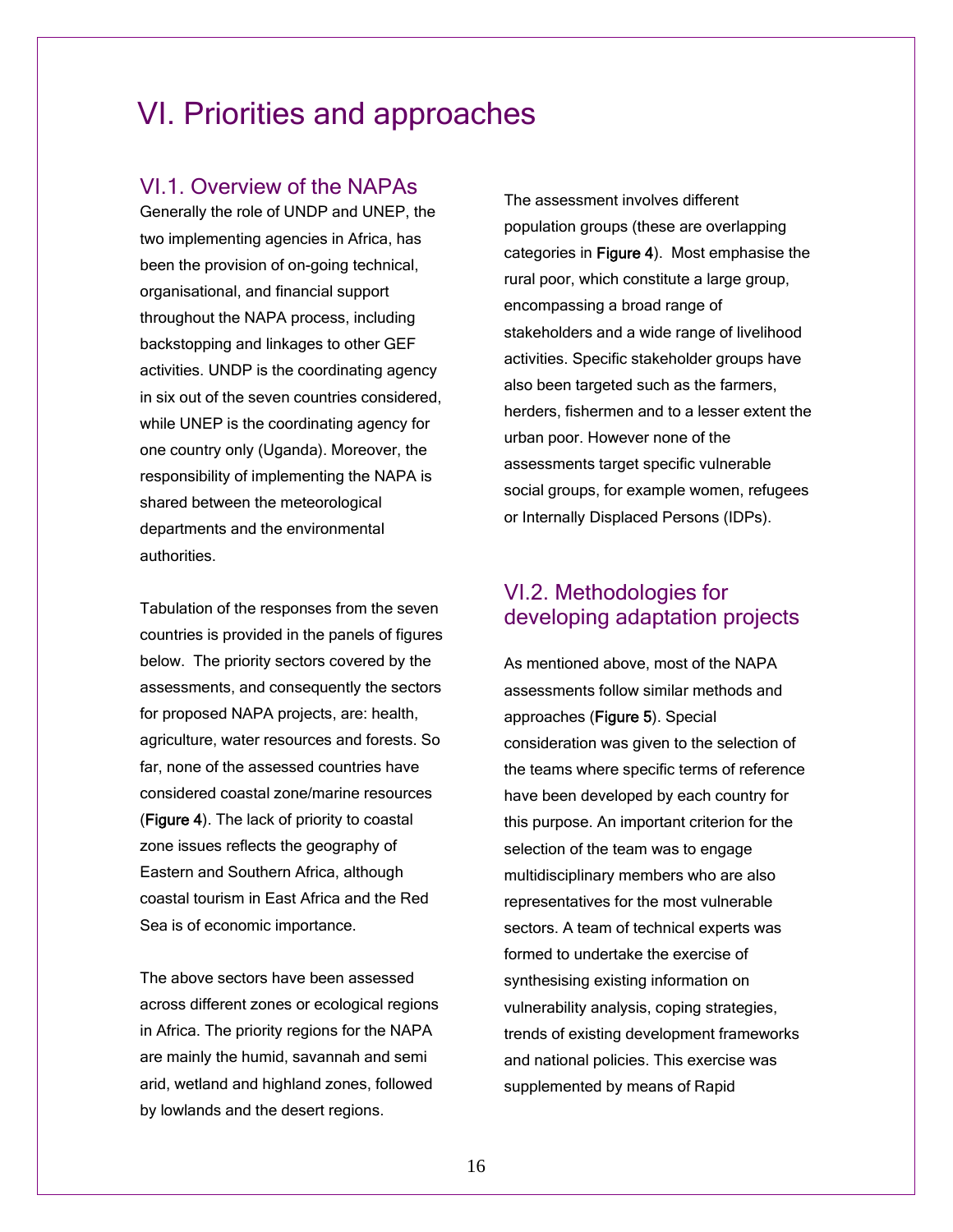#### Figure 4: Sectors, regions and population groups covered in African NAPAs

(Note that the population groups are overlapping)





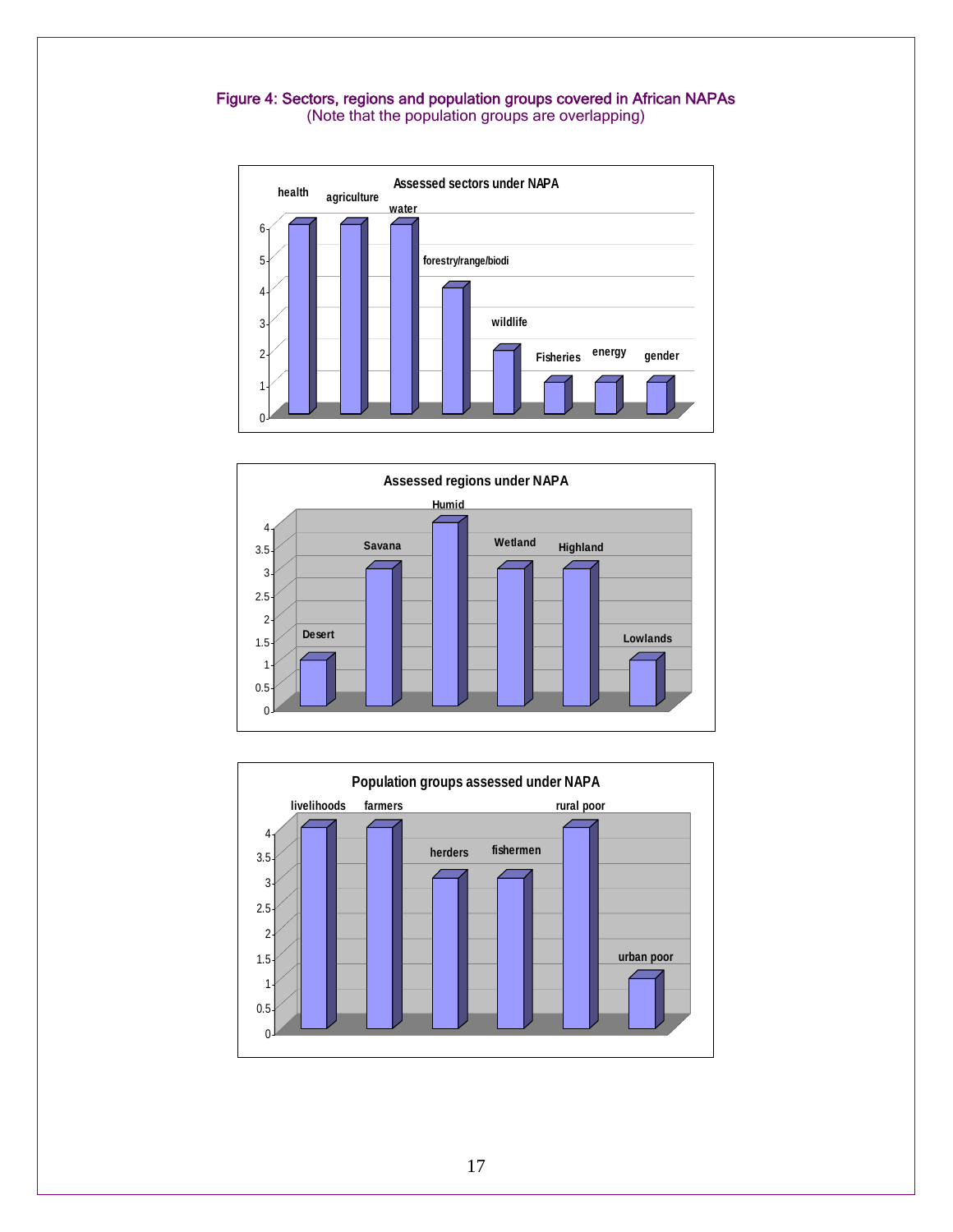Participatory Assessment (RPA) of the current vulnerability and the potential increase in climate hazards and associated risks. Most of the teams employed RPA techniques for assessing vulnerability to climate variability and/or hazards as well as for identifying key coping strategies and measures.

The NAPA process has also involved awareness raising and capacity building through information and knowledge sharing. Public consultation has been a continuous exercise throughout the process of NAPA development performed at different levels (local, state and national). This helped in the identification of good ideas and plans and in building consensus among various stakeholders. Eventually this was expected to lead to the articulation of potentially viable, community-driven NAPA activities. The use of national workshops was found to be key in ensuring the involvement of a wide range of stakeholders across the country

particularly policy makers, funding agencies and international organisations as indicated by the majority of the respondents. Second to the national workshops was the use of local-level workshops, used as platforms for discussion and exchange of ideas among local stakeholders. They have usually been organised at the state or locality levels with the involvement of local stakeholder groups.

These local-level workshops have been considered by most as an effective means for communication and knowledge transfer. They also raised awareness among the local communities on the potential impacts of climate change and the need for adaptation. Thirdly came the use of individual and group interviews with selected key stakeholders, usually the most influential and knowledgeable people at the community levels (for instance, local leaders, teachers, midwives, and extension officers).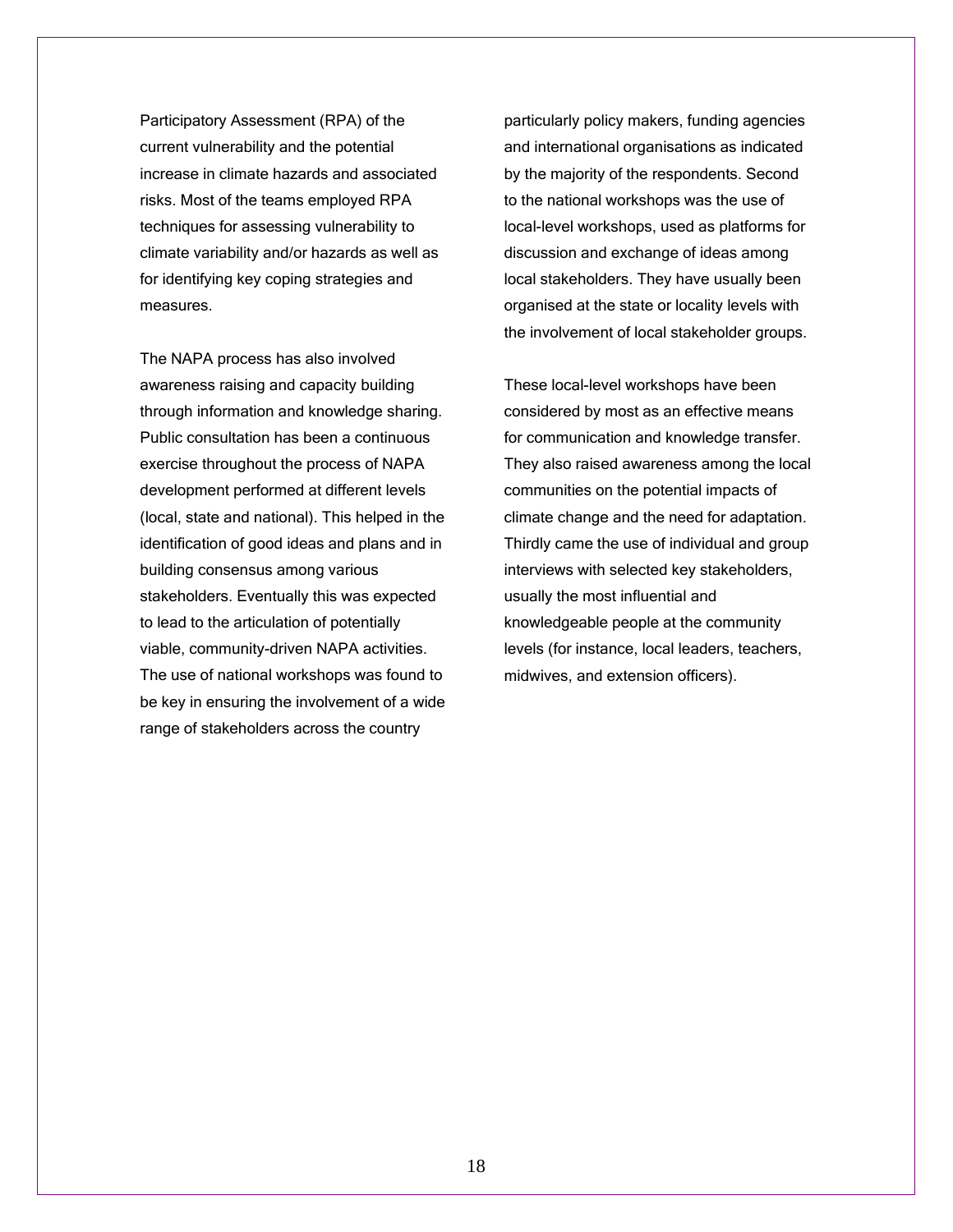# VII. Screening, ranking and project profiles

### VII.1. Criteria for screening NAPA activities

An important step in NAPA development is the first-order screening of potential adaptation activities. This has been undertaken to ensure that the measures/activities identified through the consultation process are consistent with country-specific strategies and plans for risk reduction, and address the most urgent vulnerability (exposure to specific climate variability and change), and that they are appropriate for implementation through the NAPA (Figure 5). Specific criteria for addressing adaptive capacity have been selected to facilitate the ranking process. In most of the cases this step was taken in a participatory manner, which typically involved discussions and negotiations. Contradictory views may sometimes appear - this is mainly due to the fact that different stakeholders could have different criteria for the selection of options, depending on their personal perceptions about vulnerability and adaptation.

## VII.2. Ranking of NAPA activities

After potential adaptation options have been identified, they are ranked - a critical step since only top priority options are developed into full projects. Ideally, the ranking of

measures should be done in accordance with the degree to which each measure is able to fulfil the identified criteria. Depending mostly on the weight assigned to the criteria by different stakeholders, this step could be very subjective. However, in order to facilitate the analysis process and avoid biases and subjective decisions, most of the coordinators supported their assessment with the use of a simple multi-criteria approach in the form of computer software (such as NAPASSESS and HiView) (Figure  $5)^3$ .

The NAPA projects adopted a more or less similar approach to develop a number of criteria in consultation with stakeholders. The criteria have mostly been selected in such a way that they address the five livelihood capitals, particularly the social (quality of life, number of beneficiaries, etc.), natural (reducing degradation) and economic (contribution to sustainable development). The different criteria were then weighted, mainly based on local priorities. In most cases, weightings are determined through a consensus process among the different stakeholders where priority is generally given to the activities that reduce major sector/region-specific vulnerability. A broad range of common ranking criteria have been developed to cover related issues across the identified measures/activities – for instance, technical feasibility of each measure, economic costs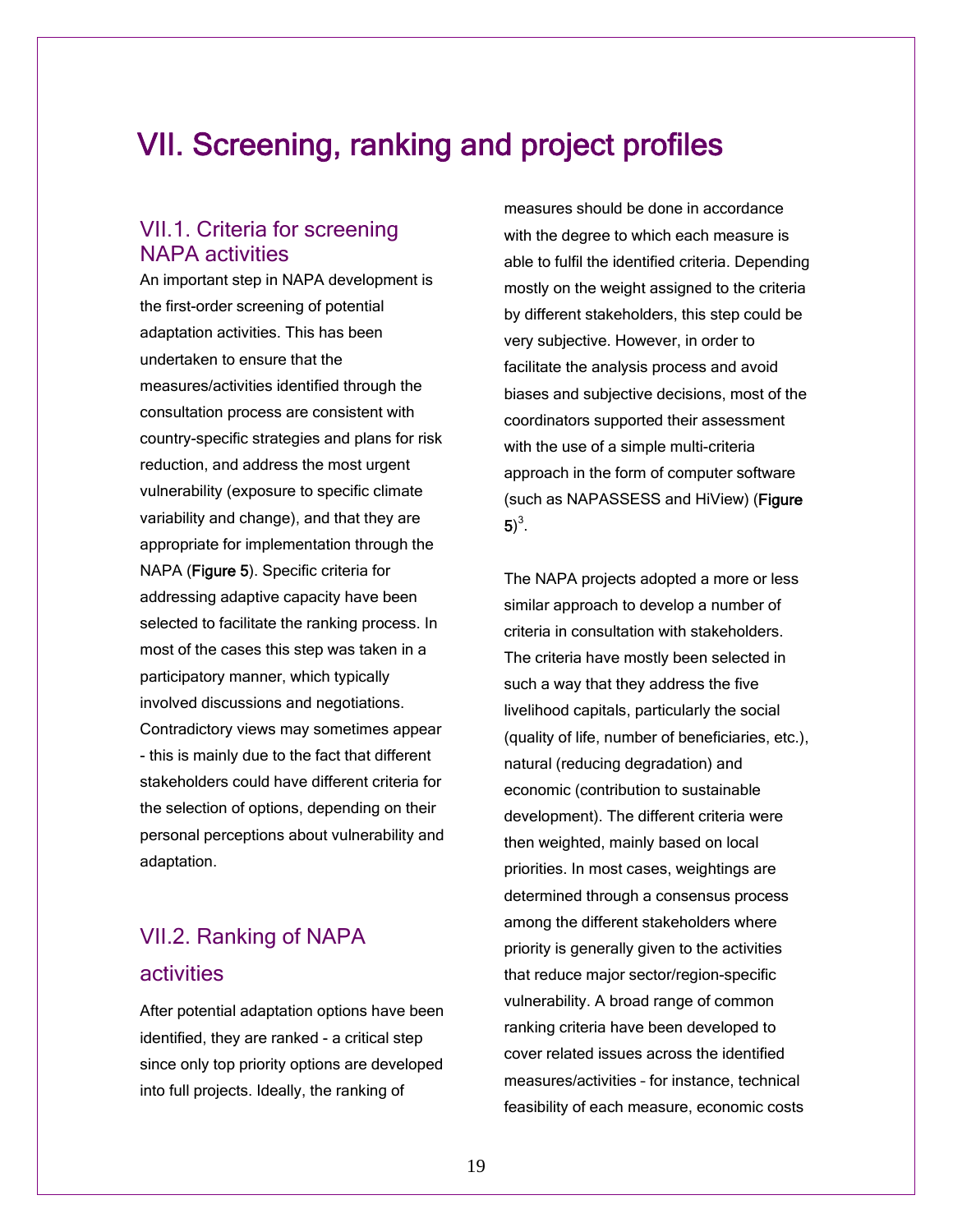and benefits, level of stakeholder involvement, losses avoided, sustainability of livelihoods, crosscutting issues and synergies, and magnitude of impacts.

# VII.3. Formulation of project profiles

As the next step, the selected measures/activities are developed into

 project concepts /profiles. Most of the teams stressed the need for more technical as well as financial assistance to undertake the task of preparing sound project profiles (Figure 5). The completed NAPA documents were then submitted to the UNFCCC. As of the late 2006, only a few African NAPAs had been submitted, while most of the others were expected to submit theirs by early 2007.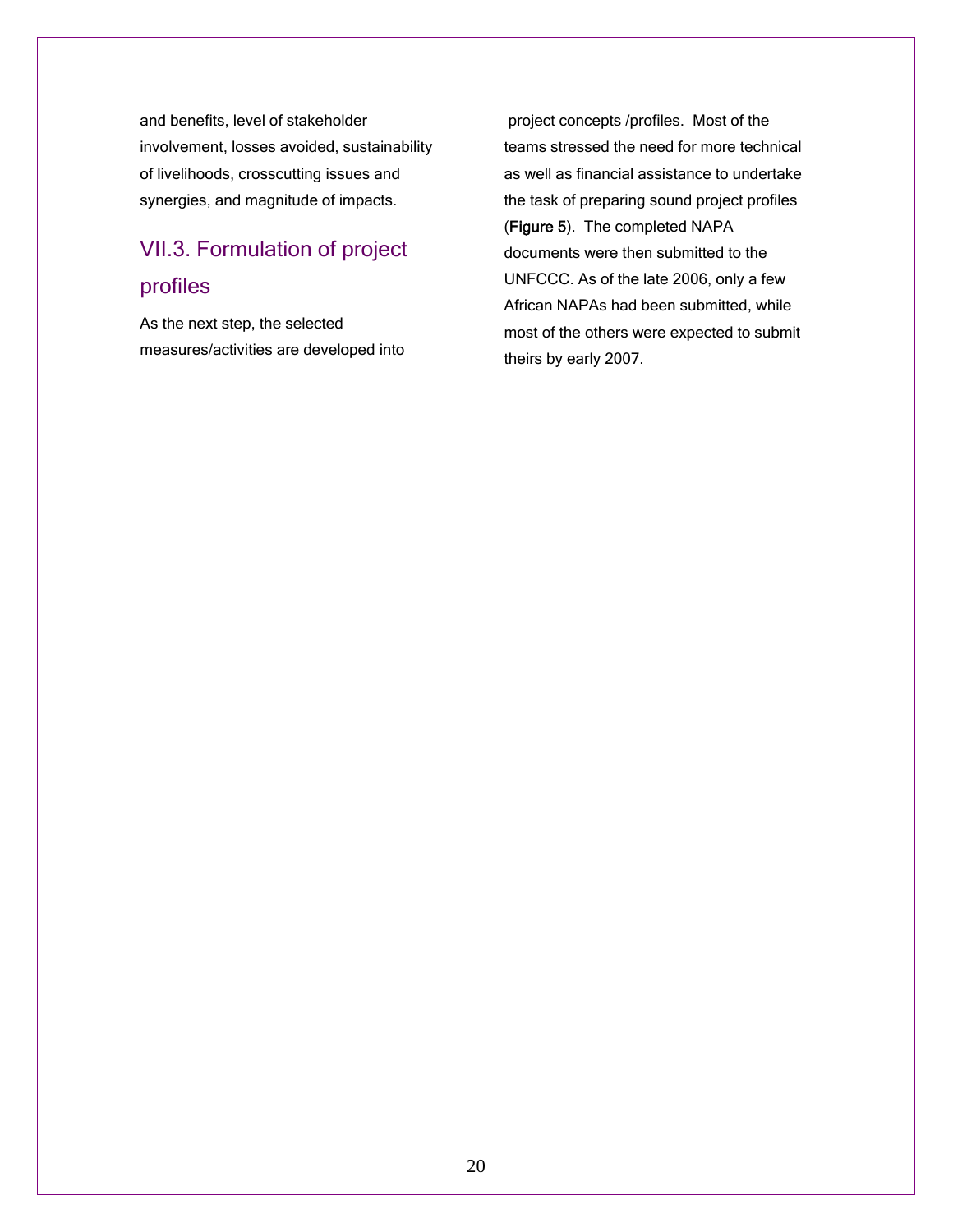

### Figure 5: Methods employed in the NAPA process in Africa





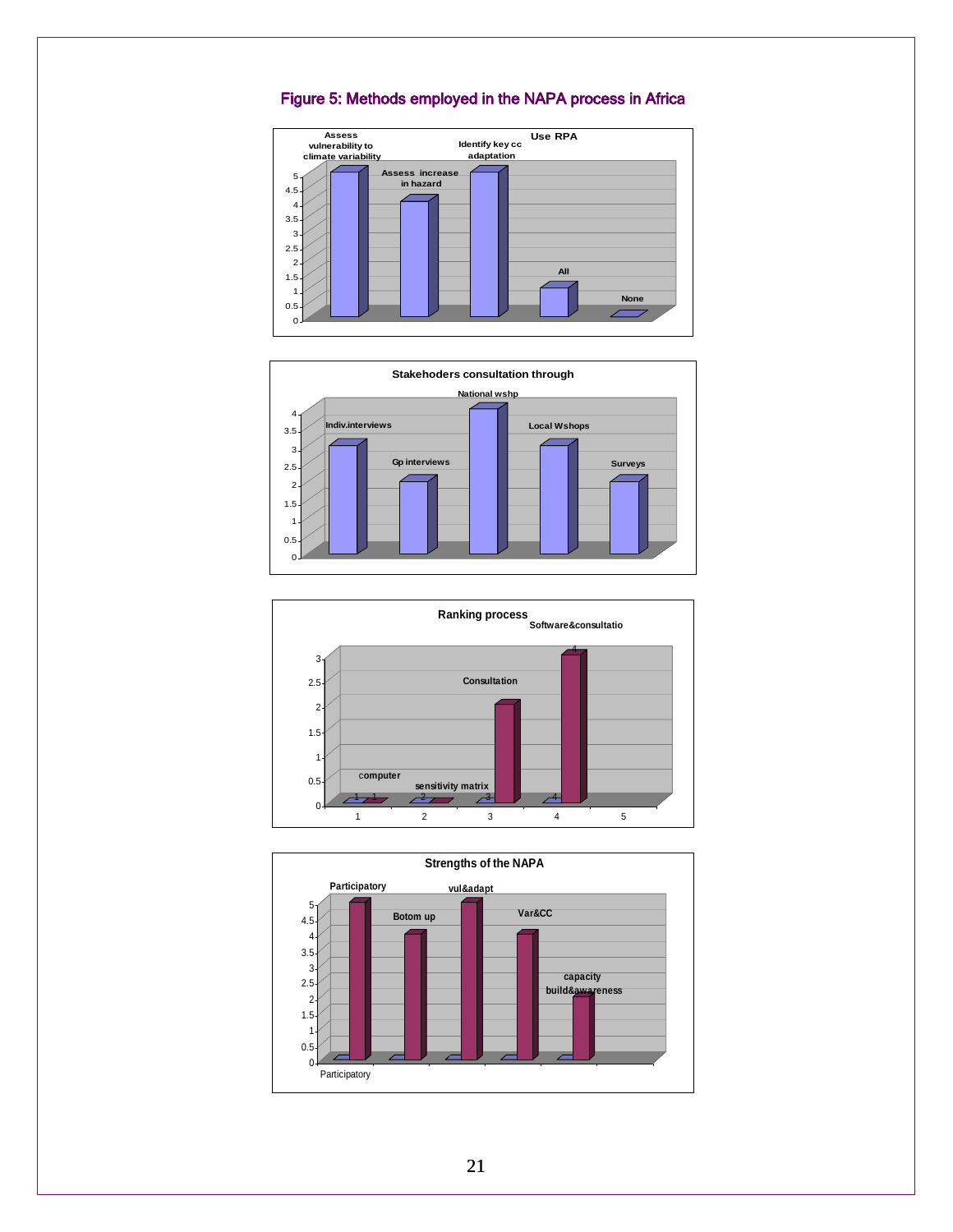# VIII. Lessons learned by the NAPA teams

Responding to the questions on the main strengths of the NAPA (**Figure 6**), there was general agreement on the important role played by the NAPA in creating a wide awareness and a sense of ownership among the different stakeholder groups at different levels, starting from policy makers down to the general public at the village level. This was largely attributed to the following NAPA characteristics put in the order identified by the teams:

- **Emphasis on participatory** processes;
- **EXECONS** Consideration of both vulnerability and adaptation to climate change;
- **Investigation of climate variability as** well as climate change;
- the bottom-up approach; and
- capacity building and awareness raising.

The teams agreed that the steps leading to the formulation of the NAPA have worked well, particularly stakeholder identification, focusing on the most vulnerable groups in different sectors/ regions, involvement of planners and policy makers and the provision of platforms for discussion and consultation between them. The data collection process has also been viewed as successful.

The employment of a variety of methods to formulate the NAPAs, including literature surveys of previous studies and assessment, direct interviews and meetings, and the use of GIS and remote sensing

technology and other formal data analyses, was identified as a key success factor. Institutional barriers were listed as a key constraint in the NAPA process, delaying execution of some of the activities. For instance, bureaucratic structures in some partner institutions hindered the free exchange of information among the different team members. Other constraints include:

- Communication problems between the central offices and states;
- Lack of sufficient technical capacities needed at local levels to play an active role in the assessment process; and
- **Insufficient financial resources and** time, especially for large countries like Sudan and Ethiopia.

There is a general agreement among the teams on the need to keep the momentum created by the NAPA process. Time is an important factor in adaptation activities. The main concern stressed by all the NAPA teams was the need to shed light on the vital urgency for securing necessary funding for the implementation phase.

One potential constraint is the need for additional technical and financial assistance by most countries to develop the concept notes and project profiles into full projects. Another concern highlighted by the teams is related to the means and ways by which to ensure the mainstreaming of NAPA projects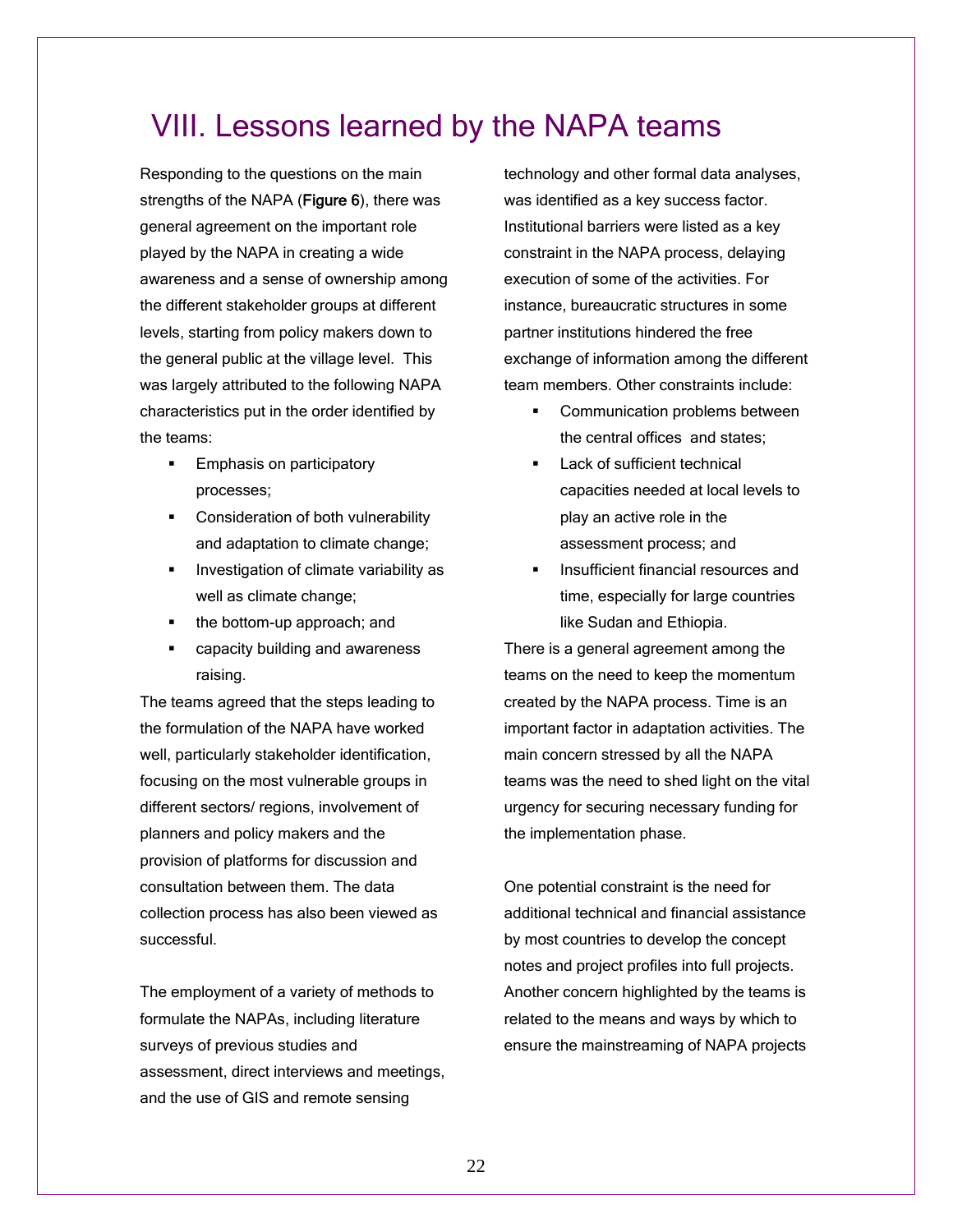### Figure 6: Lessons learned and relative costs for NAPA projects in Africa





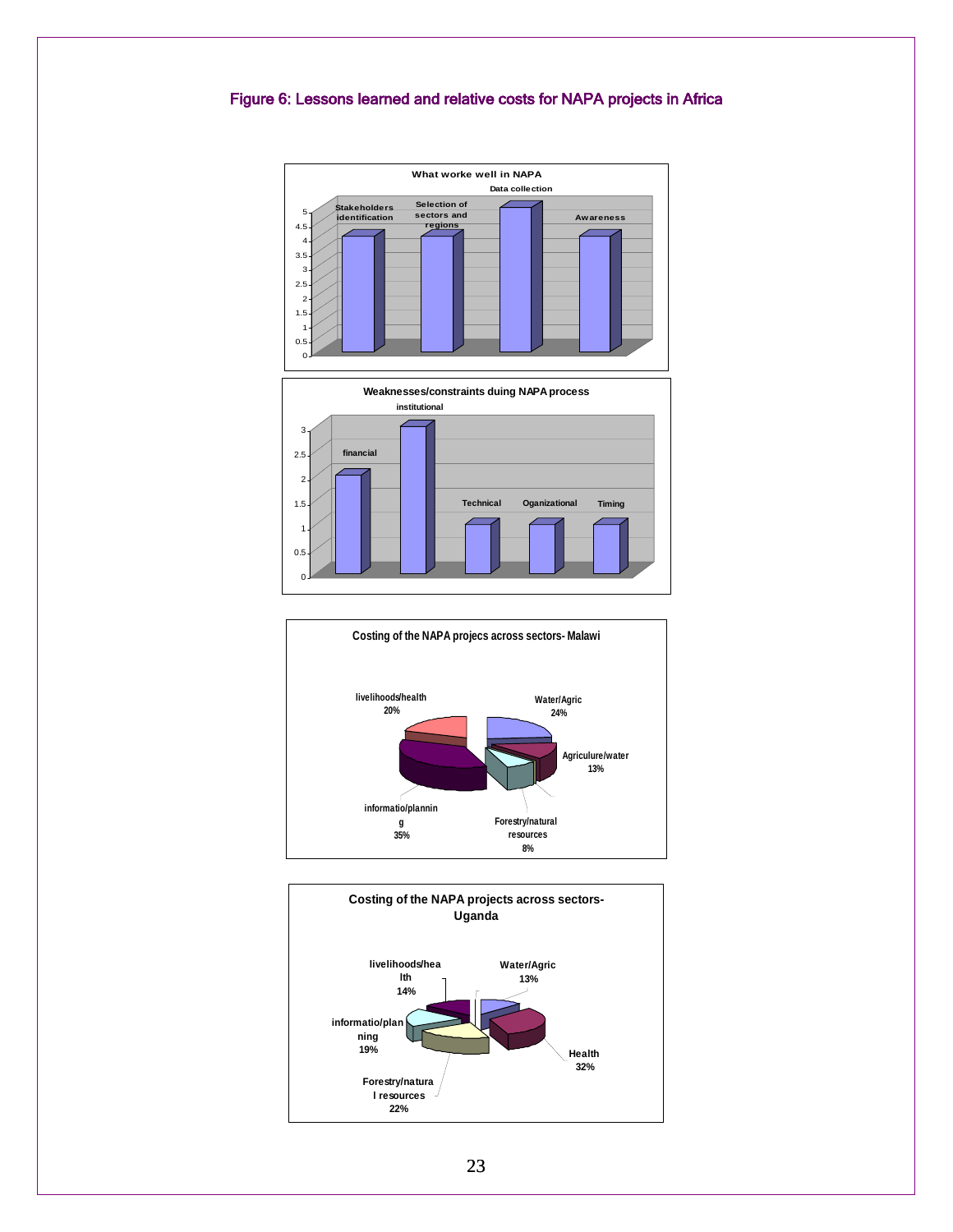in national development plans and strategies.

The NAPA guidelines highlighted the need for selected projects to support target groups, particularly those vulnerable from a socioeconomic and climatic perspective, and to respond to their urgent and immediate needs, applying an 'endogenous, dynamic' approach. The guidelines also emphasise the need for projects to be additional activities addressing newly recognised climate risks, and to be integrated or mainstreamed into the overall development programmes of the country.

In general terms, the projects identified by the NAPA teams or through the available NAPA documents could be divided into two types:

- sector-specific projects, which represent the vast majority of projects and focus on a specific development intervention. However, variations exist among them as more focus is given to specific sector projects, e.g. water, agriculture and health sectors compared to other sectors such as energy, tourism and urban **livelihoods**
- non-sector specific projects, which generally focus on broad cross cutting themes, for instance, information development. Such projects are comparatively fewer than the sector-specific ones.

Moreover, it has been observed that none of the projects target specific vulnerable social group or pool efforts across countries. Tables 4 and 5 give a summary of the two types of the project profiles.

Most of the countries presented specific project-based approaches to address the identified adaptation measures, which go down to the level of sub-sectors and regions. For instance, the Mauritania NAPA included a project on education in the use of 50 electric motor pumps in the Valley. A few countries followed a more broad-based programme approach - for instance, Uganda proposed a programme on climate change and development planning (Figure 6).

Generally the estimated costs for the proposed NAPA projects range from between US\$ 300,000 to US\$ 8,000,000 with the total number of projects ranging between five (Malawi) to 25 (Mauritania). The total cost required for funding these projects varies between countries, but generally ranges between US\$ 21-40 million.

Out of the seven African LDCs assessed in this report only Malawi, Mauritania and Uganda had produced complete NAPA documents and only Mauritania and Uganda had submitted their NAPAs. Both the latter countries have identified a set of project concepts for adaptation, including activities to promote information and early warning, increase agricultural production, water harvesting and improve natural resources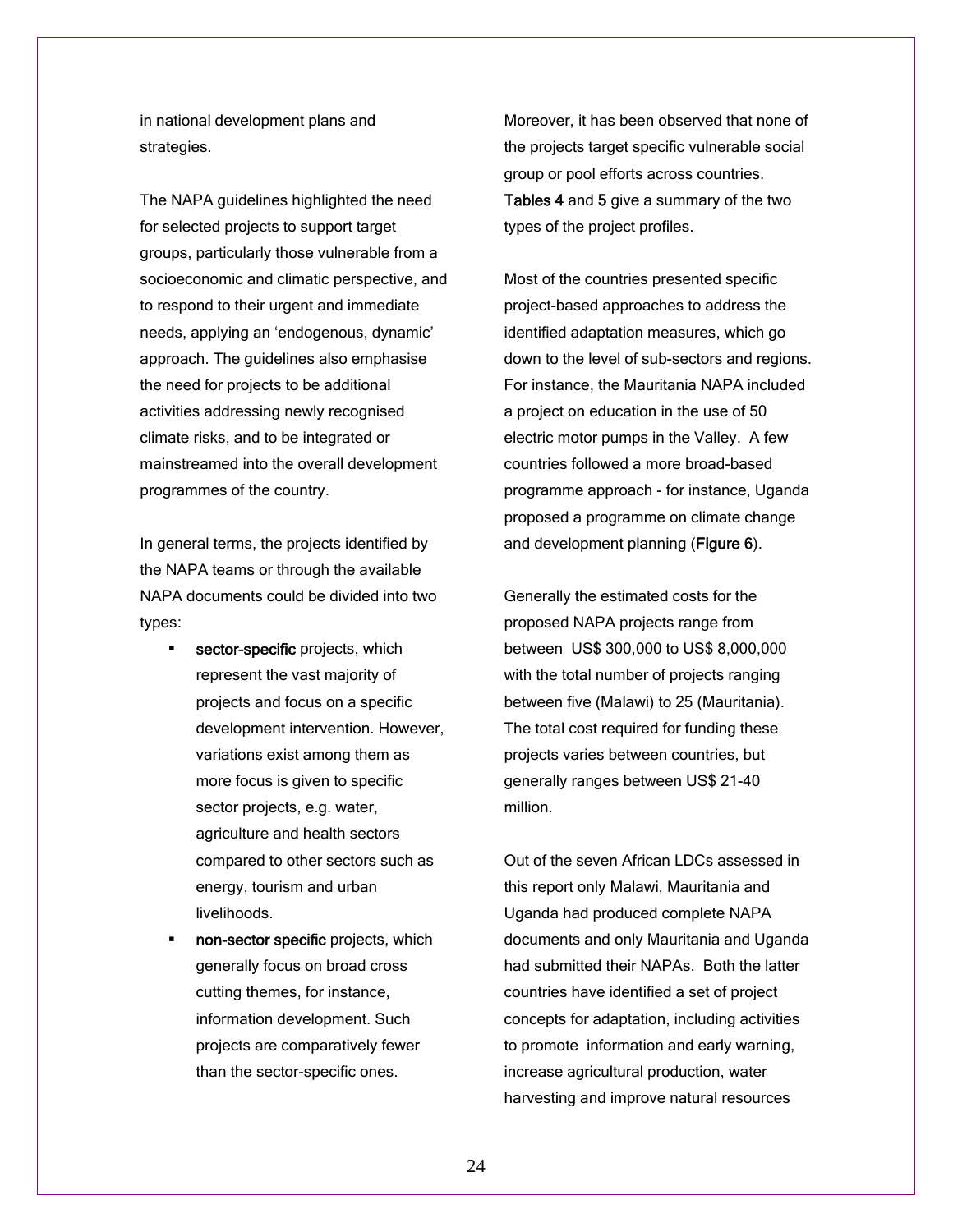and livelihoods. In Malawi, the largest piece of the requested funds for adaptation (35%) is to address the gaps in meteorological

information to assist the planning process, while in Uganda, 32% of the requested funds are for improvement of health services.

### Table 4: Examples of typical non-sector specific project profiles

| Non-sector specific project<br>profiles                                                                | <b>Comments</b>                                                                                                                                                                                                                                                                                                                                                                                                    |
|--------------------------------------------------------------------------------------------------------|--------------------------------------------------------------------------------------------------------------------------------------------------------------------------------------------------------------------------------------------------------------------------------------------------------------------------------------------------------------------------------------------------------------------|
|                                                                                                        | Generally, most of the project profiles focus on specific sectors and look as if they have been developed using<br>sector-specific lenses both in the analysis of vulnerability and the potential for adaptation to climate change. Very few<br>project profiles aim at addressing vulnerability through the use of an integrated approach, e.g. taking the food<br>systems as a whole or addressing food security |
| Awareness raising and<br>knowledge dissemination                                                       | A number of projects profiles aim at raising awareness across different scales from<br>community to policy makers                                                                                                                                                                                                                                                                                                  |
| Promotion of research on<br>cc                                                                         | A gap is observed here - may be because NAPA is perceived as action-oriented<br>research is disregarded                                                                                                                                                                                                                                                                                                            |
| <b>Education and curriculum</b><br>development                                                         | So far none of the NAPA teams interviewed indicated that the NAPA will consider a<br>project profile that focuses mainly on the inclusion of climate change issues in the<br>curriculum at different educational levels                                                                                                                                                                                            |
| Enhancing resilience of<br>urban infrastructure and<br>industries to the impacts of<br>climate change  | Very few - there is more focus on rural livelihoods                                                                                                                                                                                                                                                                                                                                                                |
| <b>Exploring options for</b><br>insurance cope with<br>enhanced climatic disasters.                    | Only two profiles explored insurance related issues                                                                                                                                                                                                                                                                                                                                                                |
| Disaster management<br>strategies                                                                      | Not specifically mentioned, however, most of the sector-specific projects ideas are<br>based on community's experiences in disaster and risk management.                                                                                                                                                                                                                                                           |
| <b>Climate Forecasting and</b><br>early warning                                                        | Wide range profiles are found to address this issues                                                                                                                                                                                                                                                                                                                                                               |
| Capacity building (human<br>and institutional)                                                         | Many profiles address it. In addition to its being a cross cutting issue that cuts across<br>most of the sector-specific project profiles                                                                                                                                                                                                                                                                          |
| Policy reforms and<br>institutional restructuring                                                      | Relatively few propose reforming institutions and regulation                                                                                                                                                                                                                                                                                                                                                       |
| Removing barriers for<br>technology transfer and<br>adoption in the different<br>sectors               | Use of modern technology is mentioned only in relation to the development of climate<br>information and early warning but not in combination with sector specific adaptation<br>measure e.g. farming systems, health, etc.                                                                                                                                                                                         |
| Mainstreaming adaptation to<br>climate change into policies<br>and programmes in different<br>sectors, | Although, one of the guiding principles has been the mainstreaming in the national<br>development plans- but few project from Africa aimed at addressing this issue                                                                                                                                                                                                                                                |
| <b>Promotion of indigenous</b><br>knowledge                                                            | Although the process of NAPA development has followed a bottom-up approach and<br>is built on consultation with local communities, but very few profiles aimed at<br>promoting the indigenous knowledge (skills, methodology or technology) as a basis<br>for adaptation project.                                                                                                                                  |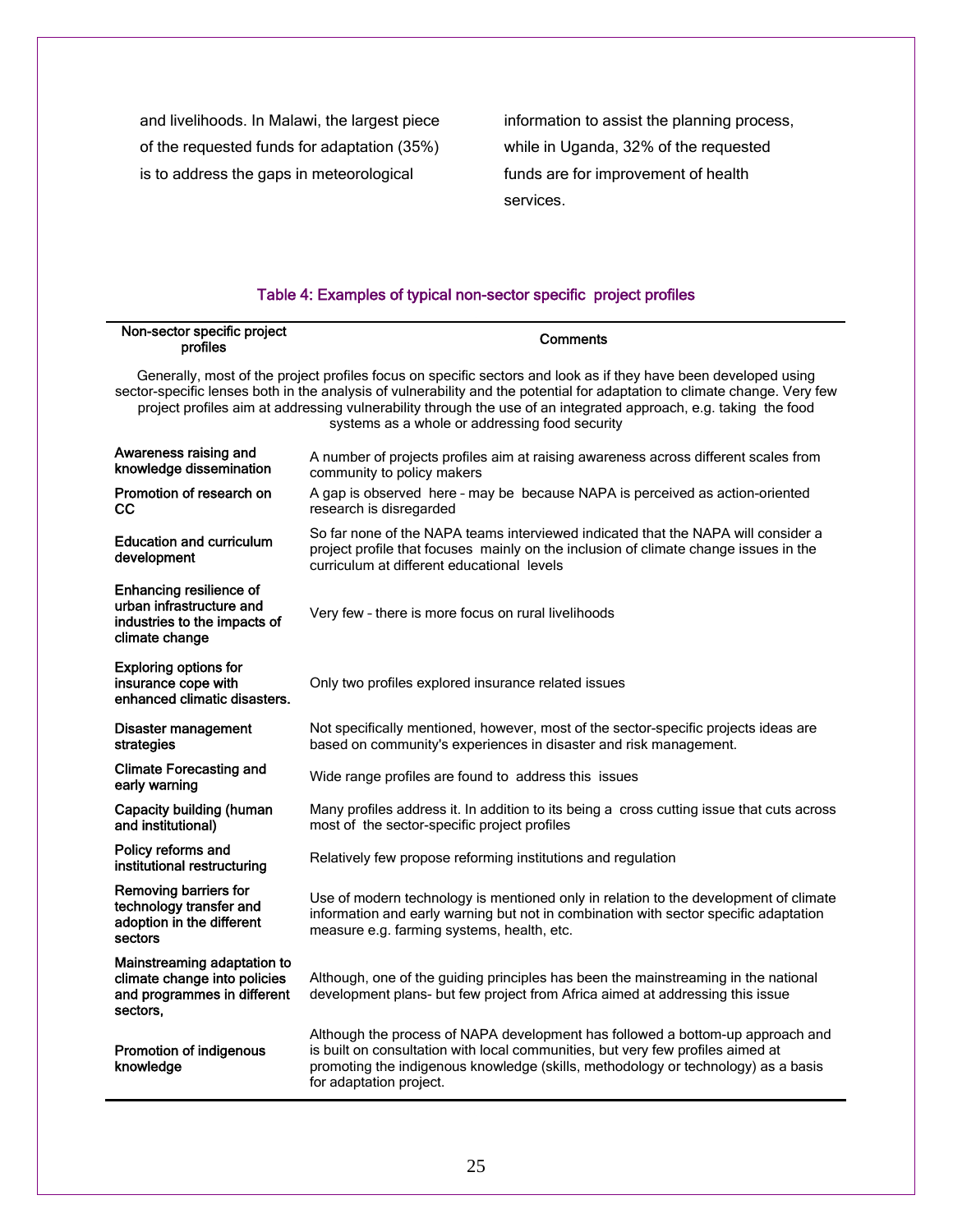### Table 5: Examples of sector-specific project profiles

| Sector specific project profiles                                                 | Comments                                                                                |
|----------------------------------------------------------------------------------|-----------------------------------------------------------------------------------------|
| and harvesting<br>Water management<br>(quantity)                                 | Wide range of projects                                                                  |
| Improving water quality and sanitation                                           | Less focus on water quality                                                             |
| Promotion of drought-resistant crop<br>varieties and farming practices           | Wide range of projects                                                                  |
| Sustainable rural livelihoods                                                    | A number of projects - relatively more than<br>profiles<br>addressing urban livelihoods |
| Forest conservation and management                                               | Wide range of projects                                                                  |
| rehabilitation<br>Rangeland<br>and<br>management, development of fodder<br>crops | Wide range                                                                              |
| <b>Poultry farming</b>                                                           | Few                                                                                     |
| <b>Fisheries</b>                                                                 | Few                                                                                     |
| <b>Irrigation systems</b>                                                        | Few                                                                                     |
| Vectors, pests and disease control                                               | Wide range                                                                              |
| Energy conservation and promotion of<br>renewable energies                       | Very few                                                                                |
| <b>Biodiversity conservation</b>                                                 | Very few                                                                                |
| surveillance<br>Strengthening<br>malaria<br>programmes                           | Wide range                                                                              |
| Promotion of tourism industry                                                    | Very few                                                                                |
| Fire management and prevention                                                   | Few                                                                                     |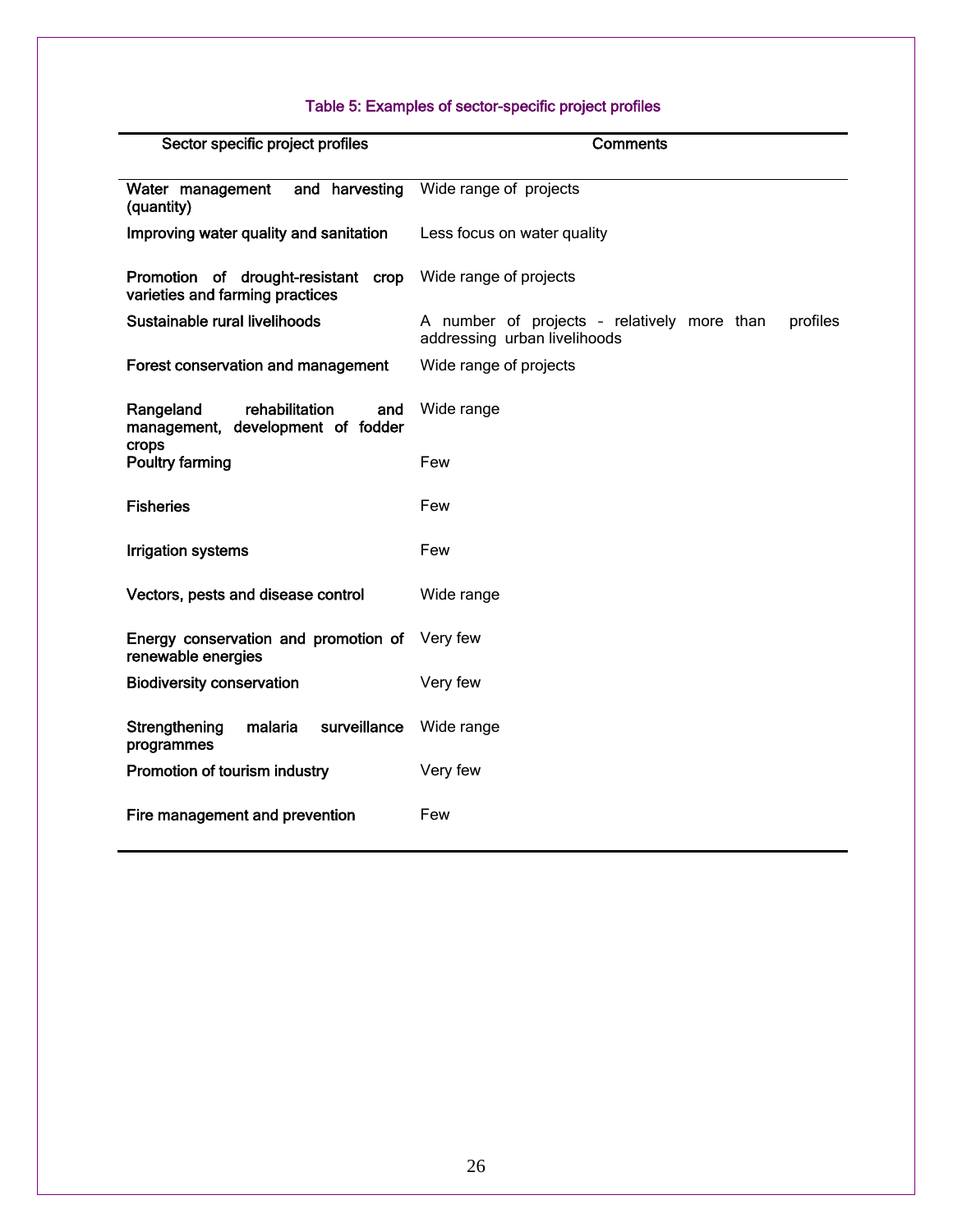# IX. Conclusions

Our conclusions are derived from the interviews and discussions with the NAPA teams and related entities; in some respects they go beyond the individual responses.

Our most important conclusion is that the NAPAs, as a process, should not be viewed solely as end products in themselves. In many countries (but perhaps not all as yet), the NAPAs have been effective to raise awareness at least among national stakeholders, and to put climate change adaptation on the development agenda.

The NAPAs should be seen as an essential step in the development of adaptation capacity of LDCs. Moreover, NAPAs have provided the means and tools essential for the LDCs to present and negotiate a country-driven action programme. We believe there is ample justification for continuing NAPA processes in LDCs, as ongoing exercises to develop climate adaptation actions, strategies and policies. (However, the form and administration of NAPA may warrant adjustments, an issue we have not reviewed in this report.)

Funding agencies and national teams have emphasised the need to perceive NAPAs as entirely country-driven and country-specific initiatives. Often, the criteria suggested by the NAPA guidelines and applied by the country teams led to projects that are primarily focused on reducing current

climatic risks through projects that are fairly typical of a development portfolio (for example, promoting drought-tolerant crops, enhancing efficiency of water use, or diversifying livelihood incomes). While these projects may be seen as paying relatively less attention to long-term climate change, they are consistent with the NAPA instructions and truly reflect the countrydriven priorities of reducing baseline exposure to current risks $^4$ .

Consultation and continuous dialogue between scientist and stakeholders is seen as an efficient way for raising awareness and capacity building across a wide range of stakeholders. Actions for adaptation need to be taken at all levels (vertically and horizontally) and should provide room for the involvement of all relevant stakeholders. Africa possesses a wealth of local knowledge relevant to adaptation that could largely contribute to reducing vulnerability if properly utilised. Planning adaptation must be firmly rooted in this knowledge of development — what works, where, when.

Thinking of climate change adaptation as a discrete planning process, and easily segmented into additional activities, is likely to be less effective than building a broad understanding and multi-stakeholder action agenda. Learning by doing, social learning, community-based adaptation and participatory assessment are relevant frameworks to take forward.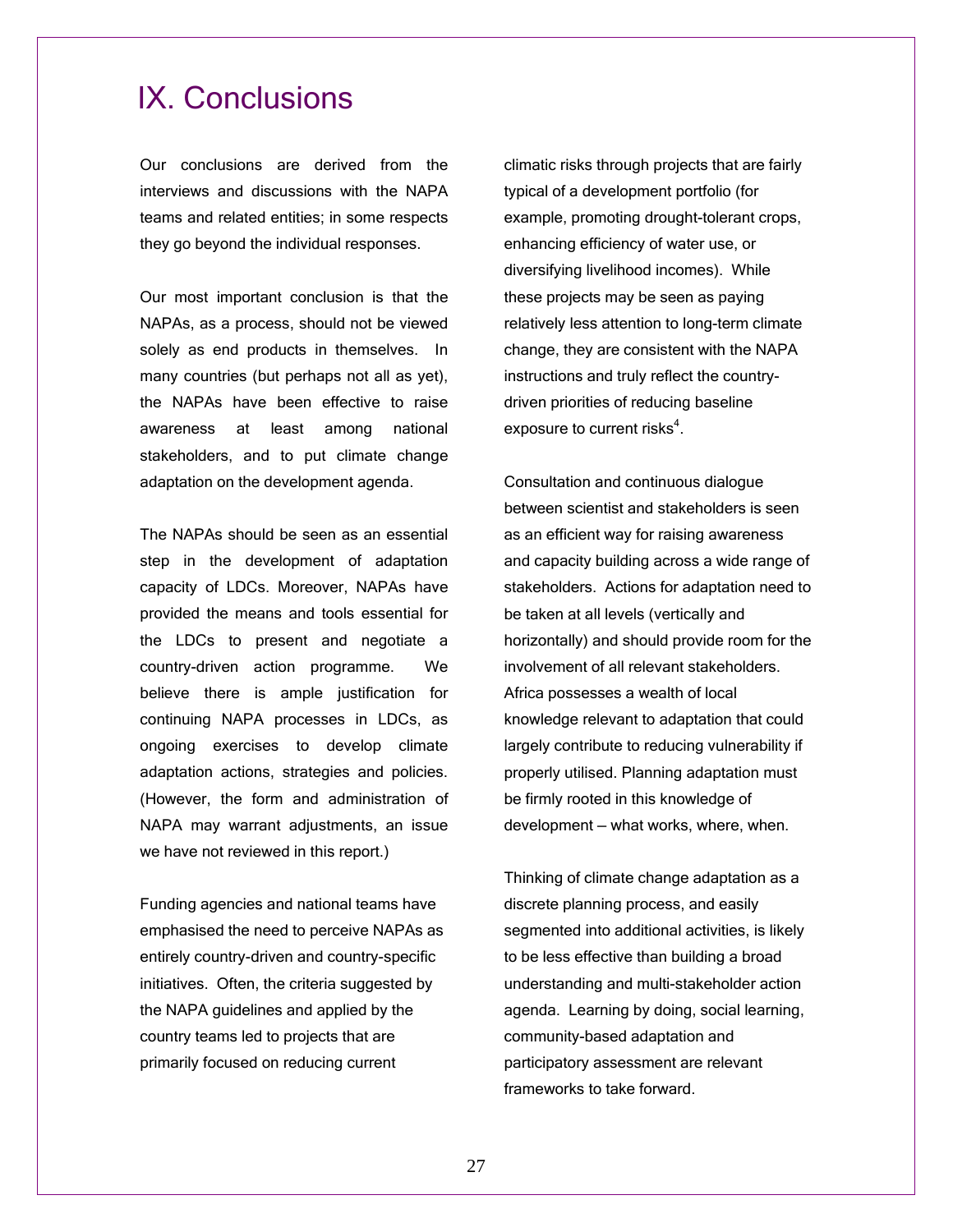The cost of adaptation could be very high, to the extent that it could not be met by a single source of funding. Hence there is a real need to tap all potential funding sources and present solid and convincing proposals for funding. The collection of adaptation projects from the LDCs supports the notion that funding for managing climatic risks will need to go beyond the existing adaptation funds (perhaps through a tax on aviation, for example) and beyond international climate change regimes to bilateral action (already in progress), and even from public sector to private action (a domain that is not adequately explored as yet, for example in the role of micro-finance).

The next development of the NAPAs is to prepare specific projects for funding through the GEF. Some countries have done this, although few proposals have been approved. The conversion of a concept note or profile to a full project proposal requires additional planning and technical analysis. The NAPA process could be a good learning experience on how to create synergies among the different sectors and development plans as well as the Multilateral Environmental Agreements (MEAs). However, synergies between adaptation and other multilateral environmental agreements as well as between mitigation and adaptation, are poorly developed in practice. The NAPAs should supplement development of the National Communications, now getting started in most countries. This will be a

good indication of the extent of stakeholder participation and awareness. The rationale for NAPA projects reflects a concern that future climate change will further exacerbate current climatic risks. Conceptually, this is an 'overlay' (to use an analogy from Geographic Information Systems) of future climate change (e.g., the likelihood of reduced precipitation) onto the present vulnerability (e.g., livelihoods adversely affected by recent droughts). Needless to say, there are many pathways that will link our present vulnerability with future climatic resources. The development status could change dramatically: for example development of a large reservoir and commercial agriculture would transform semi-subsistence economies, or HIV/AIDS could further weaken the labour force.

Scenarios of future climate change (such as the risk of drought in the 2050s) are not predictions: a wide range of outcomes may be plausible given our current understanding of the global and regional climate system and actual impacts are impossible to predict with certainty at the local scale. This is a gap in our understanding of climate change, but one that is not likely to be significantly reduced in the near future. Rather, we argue the conceptual basis for planning adaptation should be drawn from concepts of robust decision making and social learning. The practical objective should be to reduce the uncertainty in making a robust decision rather than accounting for all uncertainties in future vulnerability and risks.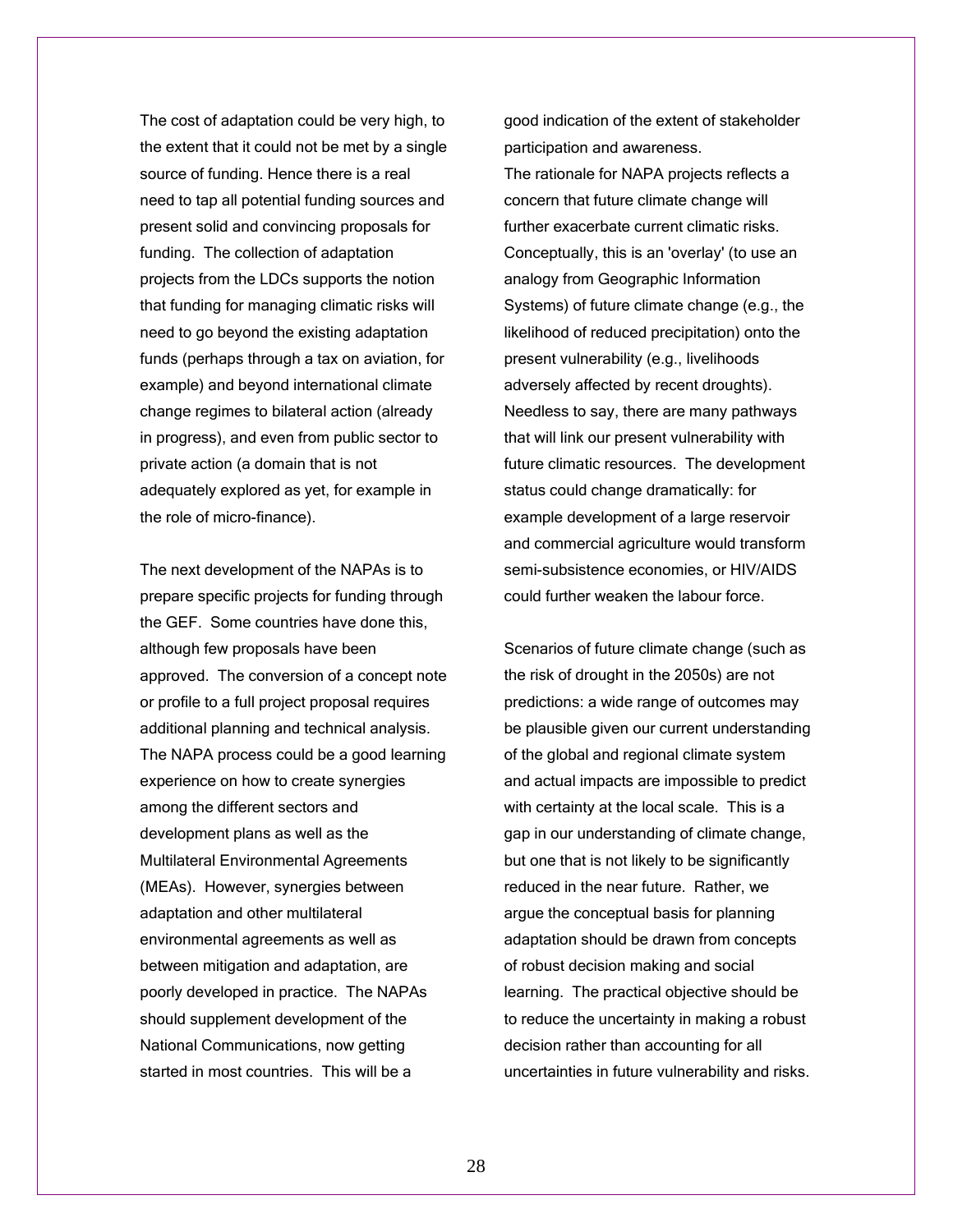The practical means of integrating climate change into sectoral and structural planning decisions are largely lacking (or at least sufficient experience of what works has not been accumulated as yet) $5$ .

The NAPA priorities reflect country-driven criteria and existing national planning frameworks, as well as the primary focus on climatic risks. Some issues and projects are not reported. Adaptation as a right based on equitable sharing of the global climate change burden, or the notion of a deficit in adaptation are not prominent in the NAPA proposals. The broader framing of sustainable development is implicit in some respects (e.g., focus on poverty reduction and stakeholder engagement). Actions for reducing conflict, institutional and structural reforms, and empowerment of disadvantaged communities are not widely reflected in the NAPAs.

The NAPA experiences could assist other developing countries (in Africa and elsewhere) to develop similar sets of priority adaptation options. In countries with greater financial and human resources, planning should take into account a wider focus. Critical issues in expanding the NAPA process would include:

**What is the policy aim? Many of the** NAPA projects are oriented toward reducing current climate risks (the urgent development needs), whereas it is an open question whether climate proofing the economy against all potential future climate change is realistic. Climate resilience would

be a less rigorous aim, while in many sectors ensure relevant decisions take into account climate change would be sufficient. That is, climate adaptation may be viewed as a process of understanding present and future risks rather than necessarily as a reduction in future vulnerability.

 What types of projects are suitable for different contexts (people, resources and economies at-risk, stakeholder decision frameworks, external drivers, etc.)? Building adaptive capacity to evaluate the many resource decisions that might be subject to changes in climatic risks would be urgent. A portfolio oriented toward financial and institutional risk management might make sense particularly in countries with greater economic and institutional resources.

 What is the project baseline? As countries plan for longer term development, the question of what the development status will be in 10 to 50 years into the future is paramount. This may shift the set of adaptation actions from individual projects to programmes and portfolios, and shift decision making from seeking to climate proof development for specific scenarios of the future to adopting policies that are robust across a wide range of potential futures.

 What are the appropriate funding mechanisms? Wealthier countries are likely to rely more on inward and private investment than GEF, bilateral or other official development assistance, particularly regarding climate adaptation. Part of the portfolio of responses might be to establish funds for pilot actions.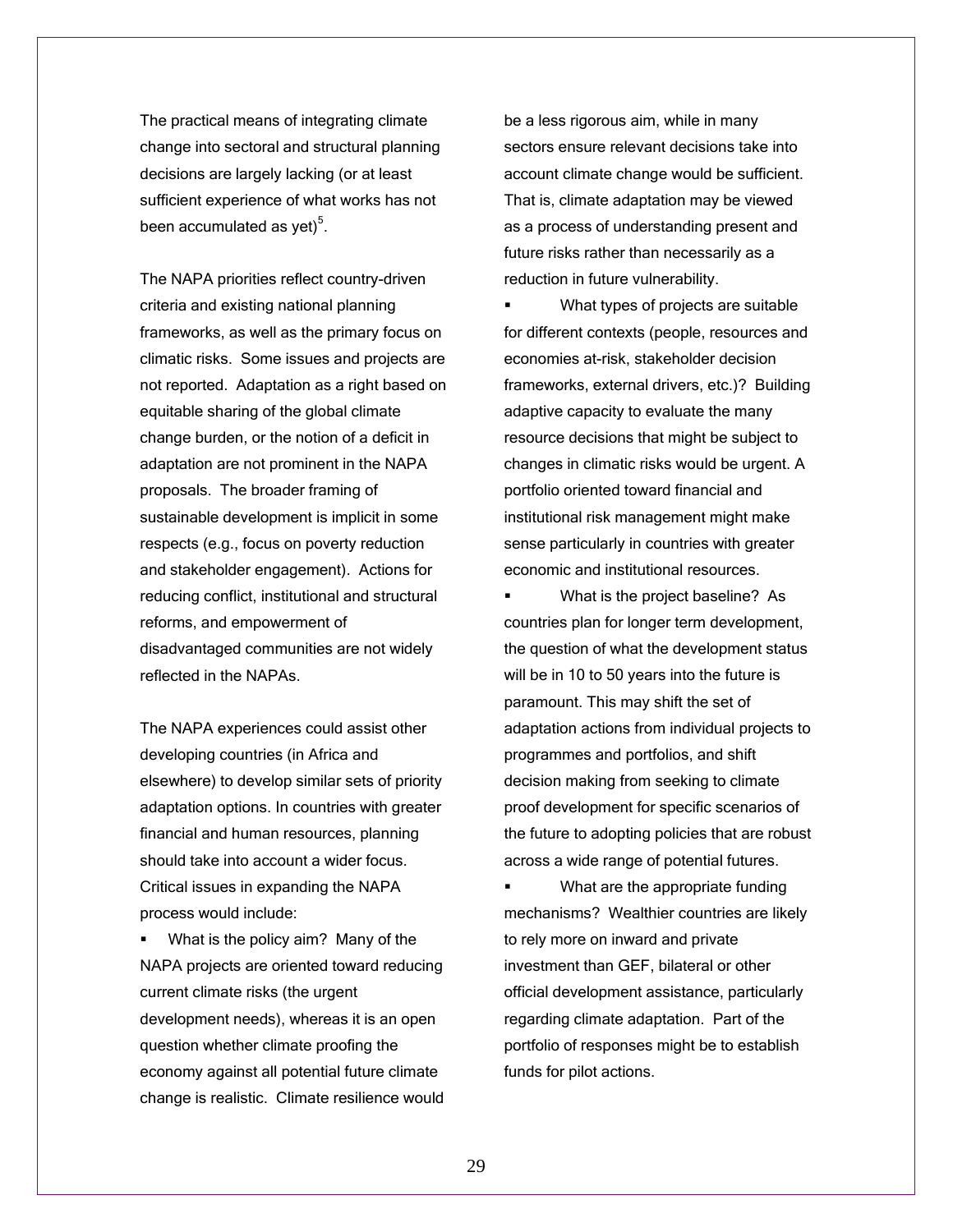# Annex 1: Costs of proposed NAPA projects for selected African LDCs

| Country           | Proposed project                                                                                                                                                                                  | Key                                   | Cost (US\$) | <b>Period in Years</b> |
|-------------------|---------------------------------------------------------------------------------------------------------------------------------------------------------------------------------------------------|---------------------------------------|-------------|------------------------|
|                   |                                                                                                                                                                                                   | sector                                |             |                        |
| <b>Malawi</b>     | Improving community resilience to<br>climate<br>change<br>through<br>the<br>development of sustainable<br>rural<br>livelihoods                                                                    | <b>Rural Livelihoods</b>              | 4,500,000   | 3                      |
|                   | Restoring forests in the Shire River<br>Basin to reduce siltation and the<br>associated water flow problems                                                                                       | Forestry<br>and<br>water resources    | 2.000,000   | 3                      |
|                   | Improving<br>agricultural<br>production<br>under erratic rains and changing<br>climatic conditions                                                                                                | Agriculture<br>and<br>water resources | 3.000,000   | 3                      |
|                   | Improving Malawi's preparedness to<br>cope with droughts and floods                                                                                                                               | Early warning<br>/information         | 8,000,000   | 3                      |
|                   | monitoring<br>Improving<br>climate<br>to<br>early warning<br>Malawi's<br>enhance<br>capability and decision making and<br>sustainable utilization of Lake Malawi<br>and lakeshore areas resources | Water<br>and<br>natural resources     | 5,430,000   | 3                      |
| <b>TOTAL</b>      |                                                                                                                                                                                                   |                                       | 22.930,000  |                        |
| <b>Mauritania</b> | Development of fodder crops                                                                                                                                                                       | Livestock farming<br>sector           | 600,000     | $\overline{2}$         |
|                   | Promotion<br>development<br>and<br>of<br>domestic Poultry farming                                                                                                                                 | Livestock                             | 300,000     | $\overline{2}$         |
|                   | Promotion of livestock mobility<br>Dissemination of the pastoral code<br>and support measures                                                                                                     | <b>Livestock</b>                      | 300,000     | 1.5                    |
|                   | Introduction of new fodder species on<br>the natural grazing routes                                                                                                                               | Agriculture/<br>rangeland             | 600,000     | 2                      |
|                   | Genetic improvement of the local Agriculture<br>bovine breeds                                                                                                                                     |                                       | 500,000     | 3                      |
|                   | Treatment of unrefined fodder and<br>manufacture<br>of multi-<br>and<br>use<br>nutritional blocks                                                                                                 | Livestock farming                     | 300,000     | 1.5                    |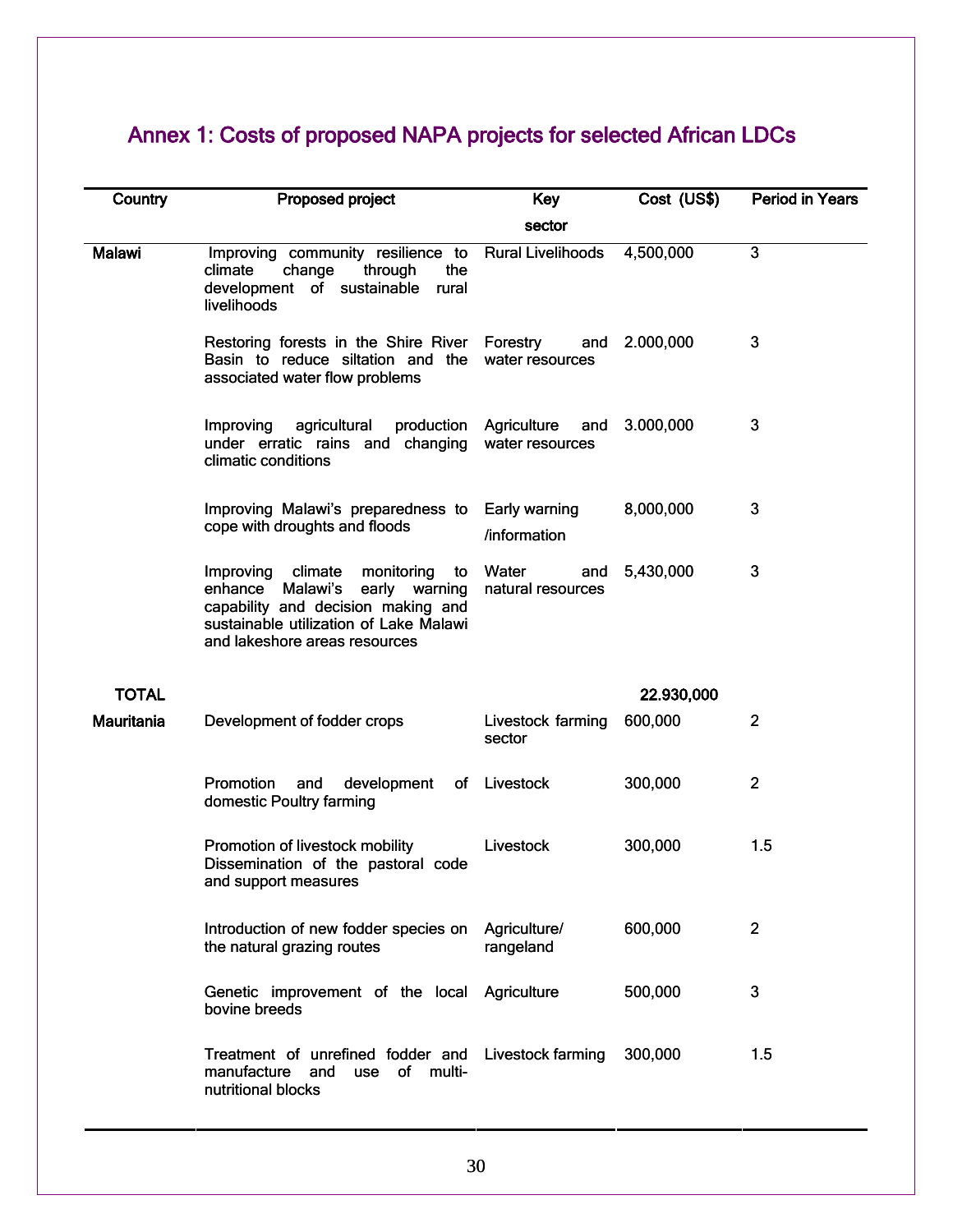### Annex 1 Contd.

| Country           | Proposed project                                                                                                                        | Key sector           | Cost (US\$) | <b>Period in Years</b> |
|-------------------|-----------------------------------------------------------------------------------------------------------------------------------------|----------------------|-------------|------------------------|
| <b>Mauritania</b> | Substitution of ligneous fuel                                                                                                           | Forestry             | 700,000     | $\overline{2}$         |
|                   | reinforcement<br>Institutional<br>of the<br>responsible<br>for<br>structure<br>nature<br>conservation                                   | Forestry             | 400,000     | $\overline{2}$         |
|                   | Improvement of knowledge of the Forestry<br>sustainable<br>resource<br>and<br>its<br>management.                                        |                      | 300,000     | 5                      |
|                   | Improvement of cultivation methods in<br>pluvial zones and introduction of new<br>varieties of drought-resistant high-yield<br>cereal   | Agriculture          | 1,270,000   | 3                      |
|                   | Promotion of water-saving irrigation<br>methods in oasis zones (drip method<br>pilot schemes)                                           | Rural<br>development | 1,200,000   | 3                      |
|                   | Training and informing of producers, Agriculture<br>their SPOs and CPs                                                                  |                      | 1,180,000   | 3                      |
|                   | Contribution to a better knowledge of Water<br>the surface water regimes in twenty<br>(20) catchment areas                              |                      | 423,990     | 3                      |
|                   | Support to the dissemination of the drip<br>technique in the river valley and the<br>oasis zones for the development of<br>300 hectares | Water                | 433,990     | 3                      |
|                   | Contribution to increased value of Water<br>surface water by construction of twelve<br>(12) Flooding deceleration gates:                |                      | 604,170     | 4                      |
|                   | Education in the use of fifty (50) Water<br>electric motor pumps in the<br>valley                                                       |                      | 1,050,630   | 3                      |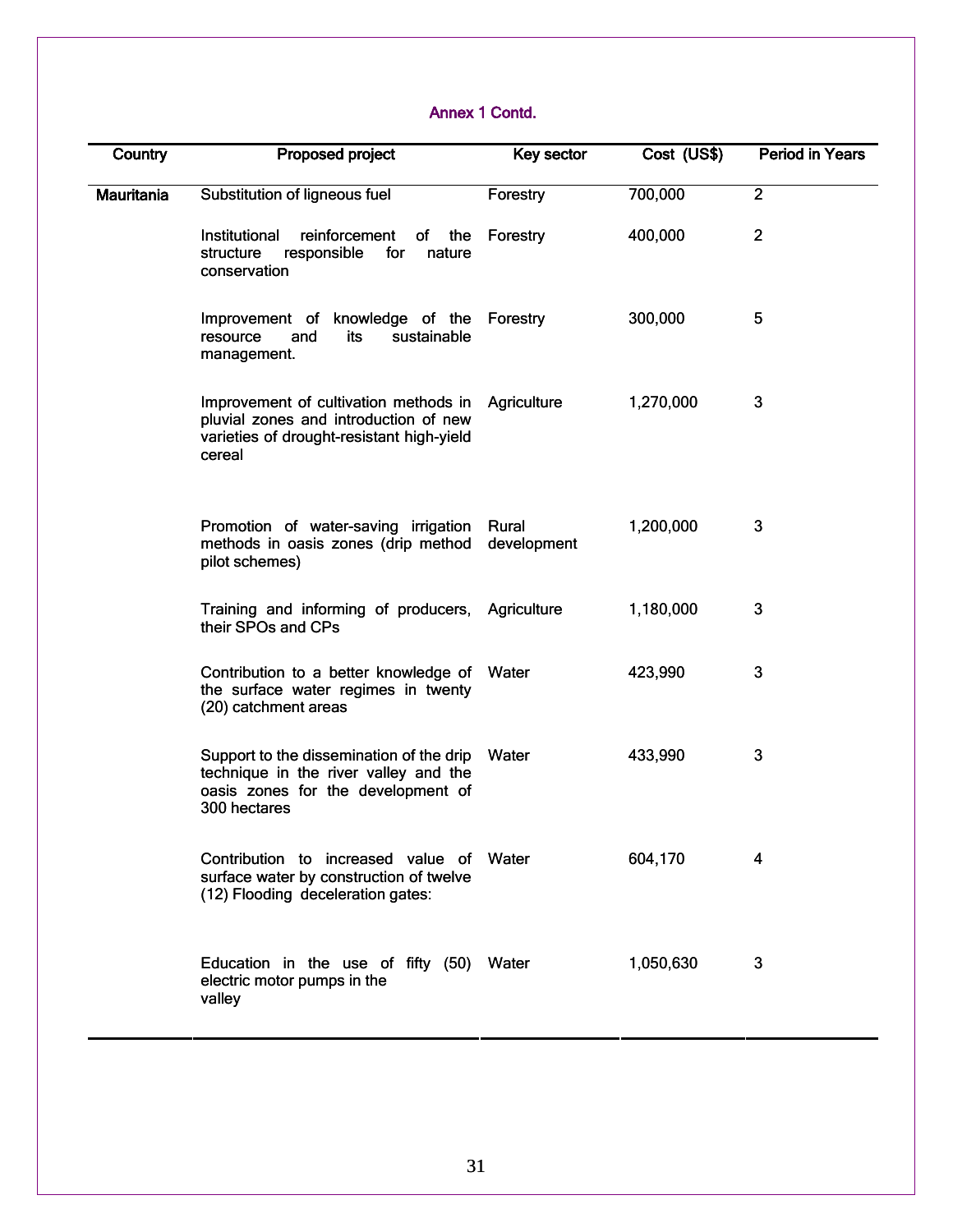### Annex I Contd.

| Country           | Proposed project                                                                                                                                 | Key sector                     | Cost in US\$ | Period in<br>Years |
|-------------------|--------------------------------------------------------------------------------------------------------------------------------------------------|--------------------------------|--------------|--------------------|
| <b>Mauritania</b> | Contribution to increased value of surface water<br>by construction of twelve (12) Flooding<br>deceleration gates:                               | Water                          | 604,170      | 4                  |
|                   | Education in the use of fifty (50) electric motor<br>pumps in the valley                                                                         | Water                          | 1,050,630    | 3                  |
|                   | Improvement of management of underground<br>water resources in the Aftout zone                                                                   | Water                          | 250,000      | 3                  |
|                   | Support for improved monitoring of the<br>piezometric networks of the water tables of<br>Aîoun sandstones and of the Hodhs pelites.              | Water                          | 800,000      | 2                  |
|                   | Support for the experimental use dissemination<br>of the drip method in the oasis zones                                                          | Water                          | 400,000      | $\overline{2}$     |
|                   | The study and monitoring of water quality in<br>Magta Lahjar, Tintane and Wompou.                                                                | Underground 1,000,000<br>water |              | 3                  |
|                   | Fixation of shifting dunes threatening the<br>national socioeconomic infrastructure                                                              | Forestry                       | 1,500,000    | 3                  |
|                   | Participatory reforestation for energy and Agro-<br>forestry in the agricultural zones                                                           | Agro-forestry 1,500,000        |              | 5                  |
|                   | The reorganization of populations<br>adversely affected by climate change, taking<br>into consideration the options they have<br>already adopted | Rural<br>livelihoods           | 600,000      | $\overline{2}$     |
|                   | The implementation of a safeguard plan for<br>the town of Nouakchott and its infrastructures.                                                    | Coastal<br>ecosystem           | 2,091,000    | 5                  |
|                   | Protection of the diversity of the fish<br>population and prevention of over-fishing<br>with a view to sustainable development                   | Coastal<br>ecosystem           | 1,337,000    | 3                  |
|                   | The protection and reinforcement of the<br>dune bar along the coastline in Nouakchott                                                            | Coastal<br>ecosystem           | 1,018,000    | 5                  |
| <b>TOTAL</b>      |                                                                                                                                                  |                                | 20,506,780   |                    |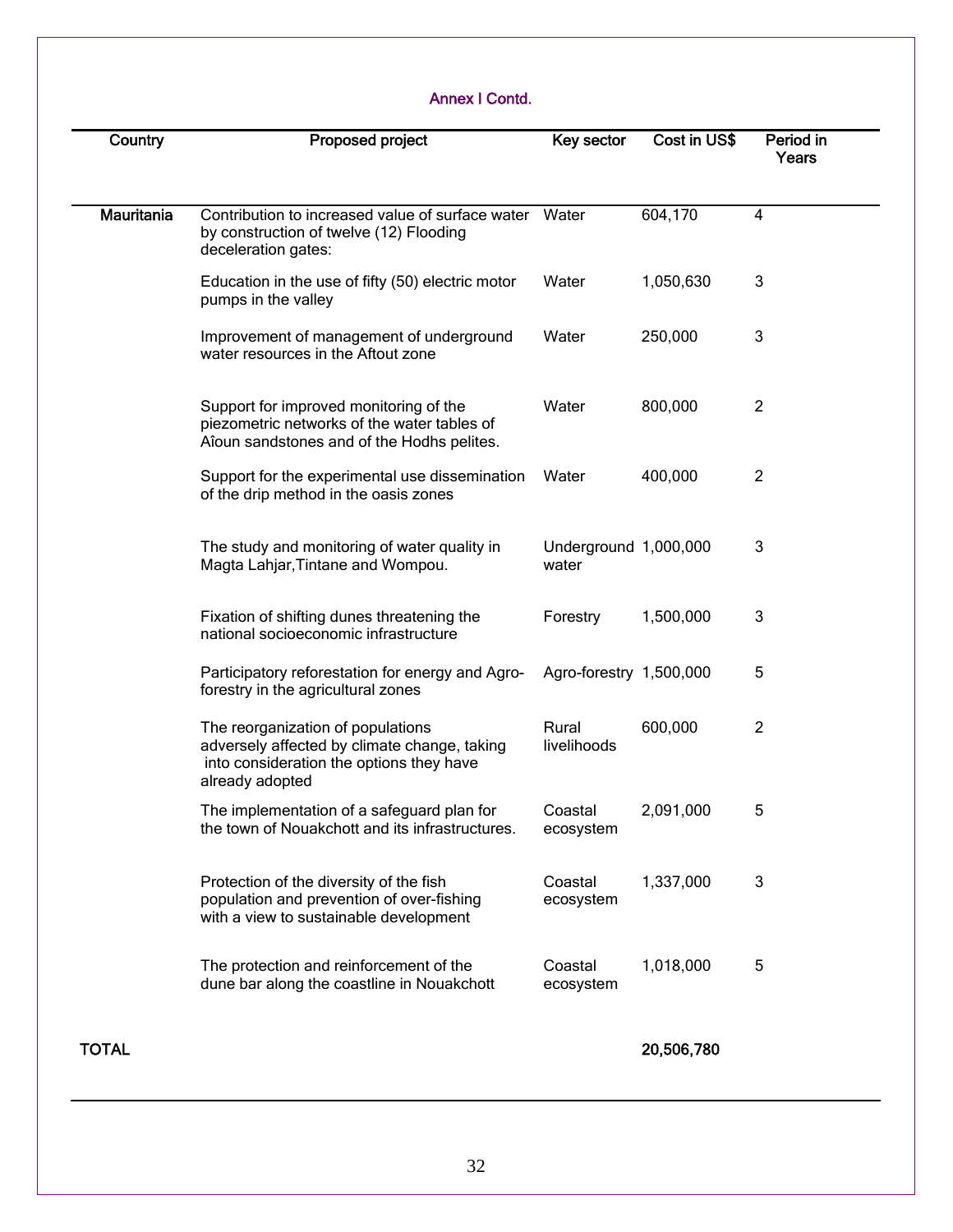### Annex I Contd.

| Country      | <b>Proposed Adaptation project</b>                                        | Key sector                           | Cost in US\$ | Period in<br>Years |
|--------------|---------------------------------------------------------------------------|--------------------------------------|--------------|--------------------|
|              | <b>Community Tree Growing</b>                                             | Rural<br>vulnerable<br>Livelihoods   | 5,500,000    | $3 - 5$            |
|              | <b>Land Degradation Management</b>                                        | Land<br>and<br>natural<br>resources  | 4.7000,000   | $3 - 5$            |
|              | <b>Strengthening Meteorological Service</b>                               | Early warning<br>and<br>information  | 6.500,000    | $3-5$              |
|              | <b>Community Water and Sanitation Project</b>                             | communicati<br>Health<br>improvement | 4,700,000    | $3-5$              |
| Uganda       | <b>Drought Adaptation Project</b>                                         | Natural<br>resources                 | 3,000,000    | $3-5$              |
|              | <b>Water for Production</b>                                               | Water<br>resources                   | 5,000,000    | $3-5$              |
|              | (IK)<br>Natural<br>Indigenous<br>Knowledge<br>and<br>Resources Management | Natural<br>resources                 | 1.200,000    | $3-5$              |
|              | Vectors, Pests and Disease Control Project                                | Health                               | 8,000,000    | $3-5$              |
|              | <b>Climate Change and Development Planning</b>                            | National<br>planning                 | 1,200,000    | $3-5$              |
| <b>TOTAL</b> |                                                                           |                                      | 39,800,000   |                    |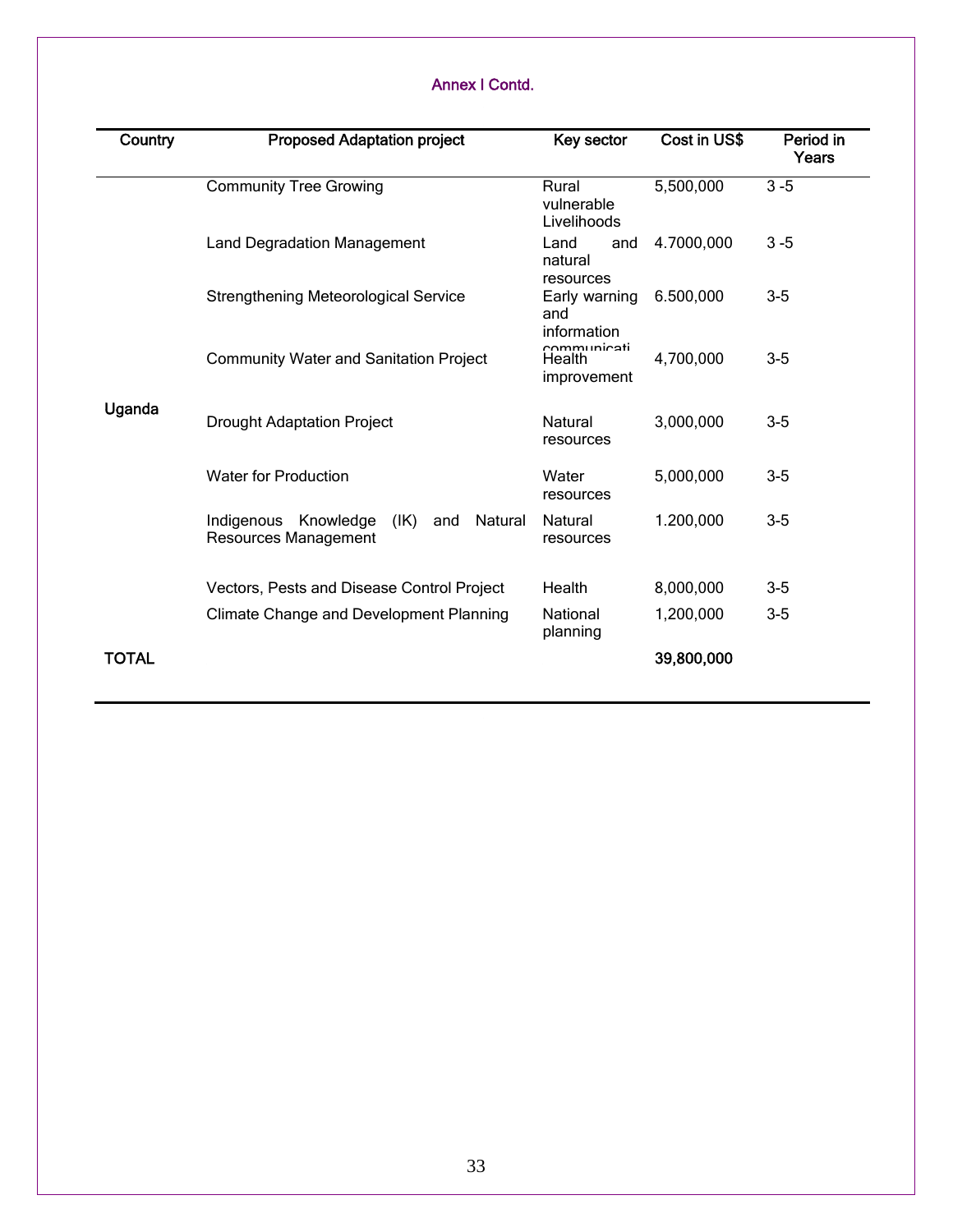## Annex 2: Sample of questionnaire for NAPA Teams

I. General information Country: Name of focal point: Name of NAPA Coordinator: Number of staff involved:

### Coordinating Agency, tick box:

- UNDP
- UNEP
- World Bank

### II. Status of your NAPA

a. What is the status of your NAPA? Please enter the dates (month/year) for each stage, including plans for future stages (e.g., submission to UNFCCC) and any specific follow up that is planned (e.g., workshops and reviews).

| Initiated | <b>Funding</b> | Draft for | <b>NAPA</b> | Submitted to  | Follow up  | Follow up  |
|-----------|----------------|-----------|-------------|---------------|------------|------------|
|           | available      | review    | completed   | <b>UNFCCC</b> | (specify): | (specify): |
|           |                |           |             |               |            |            |

#### b. The assessment is based on:

Please tick boxes for applicable sectors and regions, if sector and region are linked please draw a line to connect them. For example Health and Coast for Fishing would connect these boxes.

| <b>Sectors</b> | <b>Ecological regions</b> | Population   |
|----------------|---------------------------|--------------|
|                |                           |              |
| Health         | Desert & arid             | Livelihoods  |
| Agriculture    | Savannah & semi-arid      | Poor         |
| Water          | Humid & sub-humid         | Agricultural |
| Forestry       | Wetlands                  | Pastoral     |
| Other          | Highlands                 | Fishing      |
| All            | Coastal                   | Rural        |
|                |                           | Urban        |
|                |                           |              |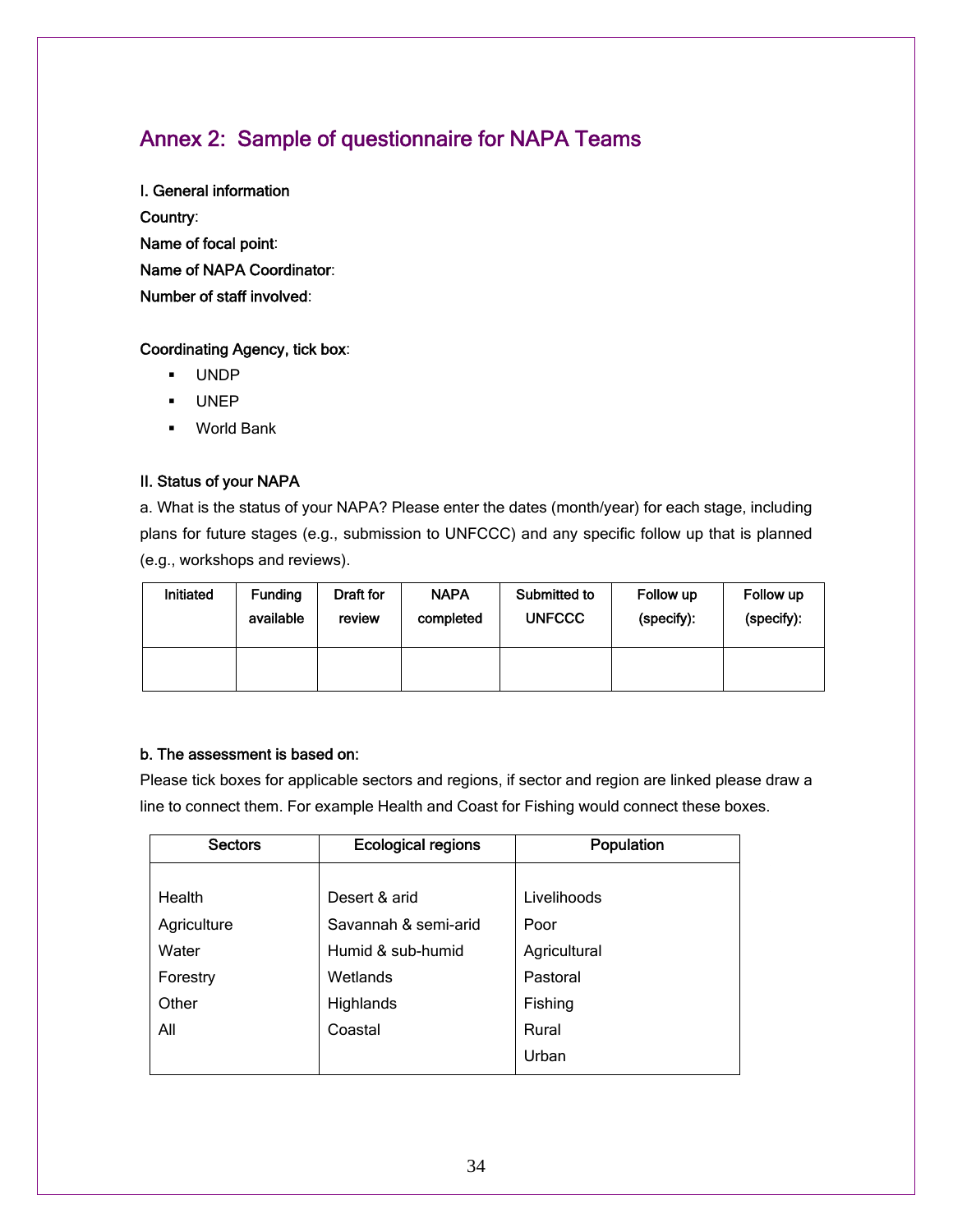### III. Methodological issues:

Kindly indicate (by ticking) the steps which have been taken in developing the NAPA:

- Synthesis of available vulnerability assessments:
- Review of existing or past vulnerability studies such as national communications or past consultations under other national planning processes
- Review of current coping strategies
- Review and assessment of existing development frameworks such as national strategies for sustainable development, PRSPs, Programme of Action for the LDCs etc.
- All of the above

#### Comments:

### 2. Use of the rapid participatory approaches for:

- Assessing of current vulnerability to climate variability and extreme weather events
- Assessing the potential increase in climate hazards and associated risks due to climate change
- **IDENTIFICATED IDENTIFICATES IDENTIFICATES IDENTIFICATES**
- None of the above
- All of the above

### Comments:

#### 3. Stakeholders consultation through:

- **Individual interviews**
- **Group interviews**
- **National workshops**
- **Local-level (state) workshops**
- **Surveys**
- None of the above
- All of the above
- Other (Please specify)

### Comments:

### 4. Development of criteria and indicators for ranking, including the process of ranking of priority needs was based on:

- Using a computer software (e.g. Definite, HiView, NAPASSESS)
- **Targeting specific groups (e.g., livelihood-sensitivity matrix)**
- **Using participatory stakeholder consultation process**
- A combination of the above two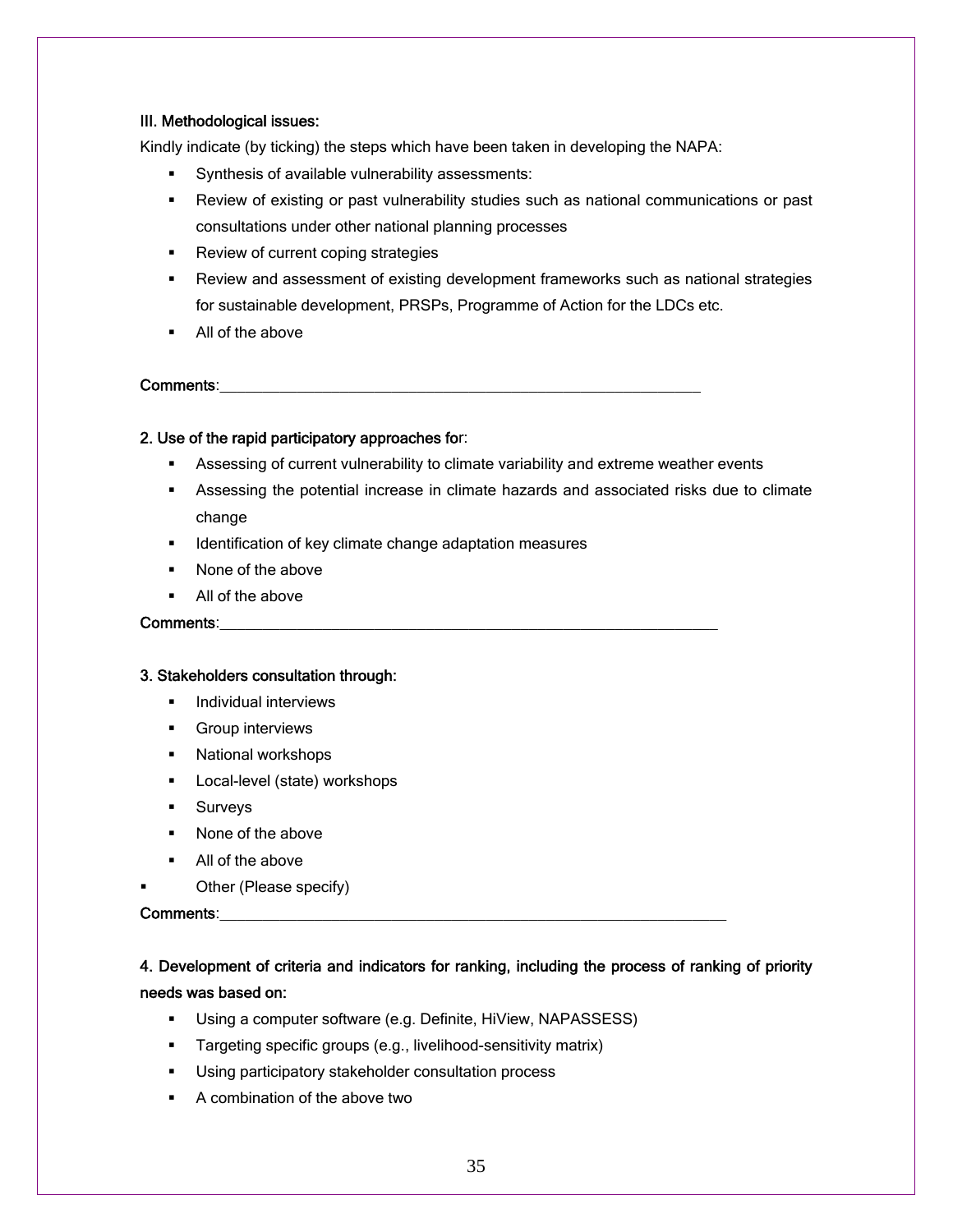- None of the above
- **D**thers

### Criteria used in the NAPA:

| л.               | 6.  |
|------------------|-----|
| 2.               | 7.  |
| 3.               | 8.  |
| $\overline{4}$ . | 9.  |
| 5.               | 10. |

### Comments: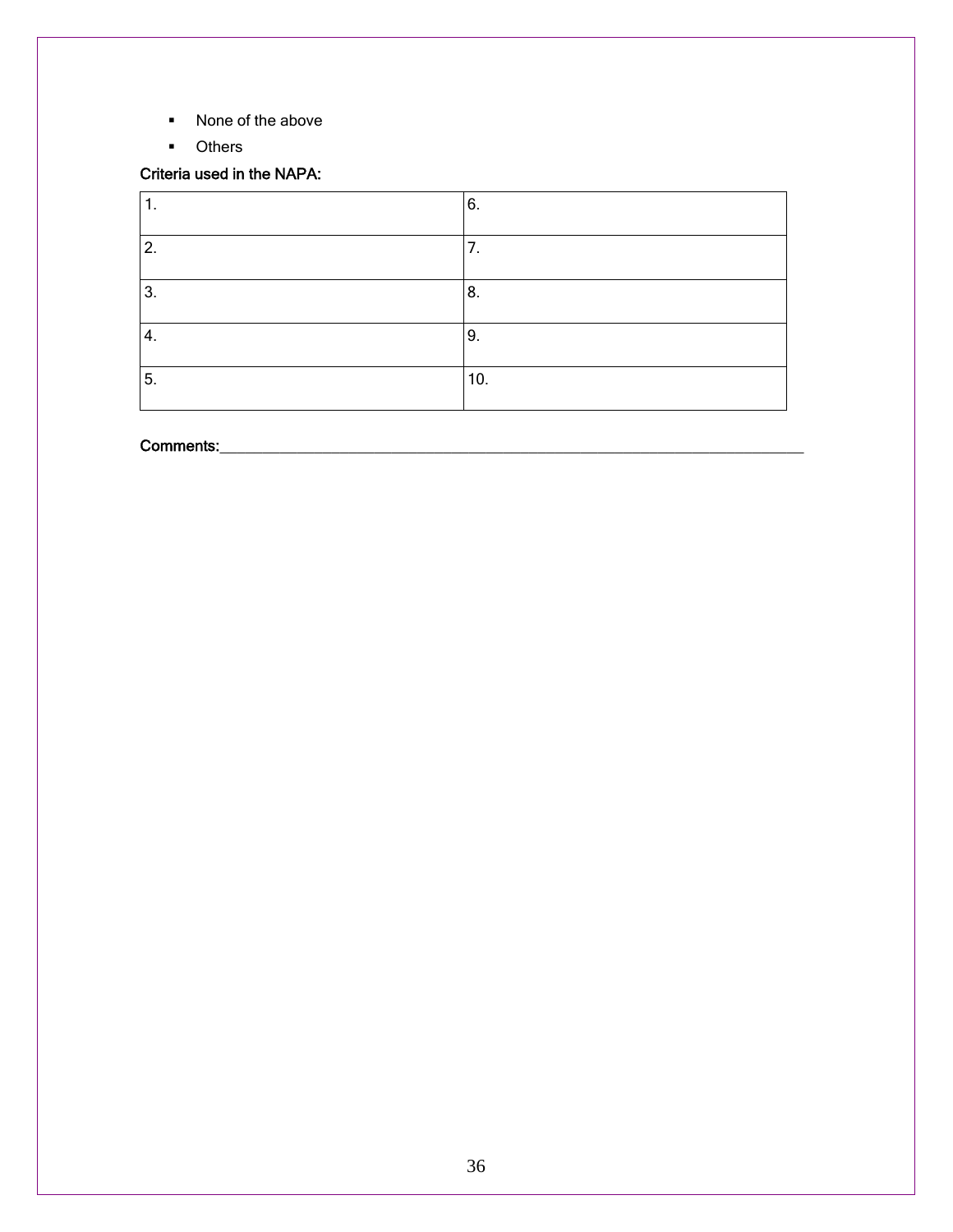## Annex 3

## Decision 28/CP.7 Annex, Guidelines for the preparation of national adaptation programmes of action

FCCC/CP/2001/13/Add.4 English ANNEX

#### Guidelines for the preparation of national adaptation programmes of action

### A. Introduction

1. National adaptation programmes of action (NAPAs) will communicate priority activities addressing the urgent and immediate needs and concerns of the least developed countries (LDCs), relating to adaptation to the adverse effects of climate change.

2. The rationale for developing NAPAs rests on the low adaptive capacity of LDCs, which renders them in need of immediate and urgent support to start adapting to current and projected adverse effects of climate change. Activities proposed through NAPAs would be those whose further delay could increase vulnerability, or lead to increased costs at a later stage.

3. The NAPA will be presented in the form of a document specifying a list of priority activities, with a concise justification based on a tight set of criteria.

4. The NAPA document will not be an end in itself, but rather a means for the dissemination, by an LDC Party, of its proposed programme of action to address its urgent needs for adaptation. The priority activities identified through the NAPA process will be made available to the entity that will operate the LDC fund referred to in decision 7/CP.7, paragraph 6, and other sources of funding, for the provision of financial resources to implement these activities.

### B. Objective of NAPAs

5. National adaptation programmes of action will serve as simplified and direct channels of communication for information relating to the urgent and immediate adaptation needs of the LDCs.

### C. Characteristics of NAPAs

6. National adaptation programmes of action should:

(a) Be easy to understand;

(b) Be action-oriented and country-driven;

(c) Set clear priorities for urgent and immediate adaptation activities as identified by the countries.

### D. Guiding elements

7. The preparation of NAPAs will be guided by the following:

(a) A participatory process involving stakeholders, particularly local communities; (b) A multidisciplinary approach;

(c) A complementary approach, building upon existing plans and programmes, including national action plans under the United Nations Convention to Combat Desertification, national biodiversity strategies and action plans under the Convention on Biological Diversity, and national sectoral policies;

(d) Sustainable development;

- (e) Gender equality;
- (f) A country-driven approach;
- (g) Sound environmental management;
- (h) Cost-effectiveness;
- (i) Simplicity;

(j) Flexibility of procedures based on individual country circumstances.

### E. Process

8. The preparation of the NAPA may proceed as follows:

(a) The setting up of a national NAPA team: the national climate change focal point will set up a NAPA team composed of a lead agency and representatives of stakeholders including government agencies and civil society. This group would be constituted using an open and flexible process that will be inclusive and transparent. The NAPA team will be responsible for preparing the NAPA and coordinating the implementation of NAPA activities;

(b) The NAPA team will assemble a multidisciplinary team:

(i ) To synthesize available information on adverse effects of climate change and coping strategies, which would be collated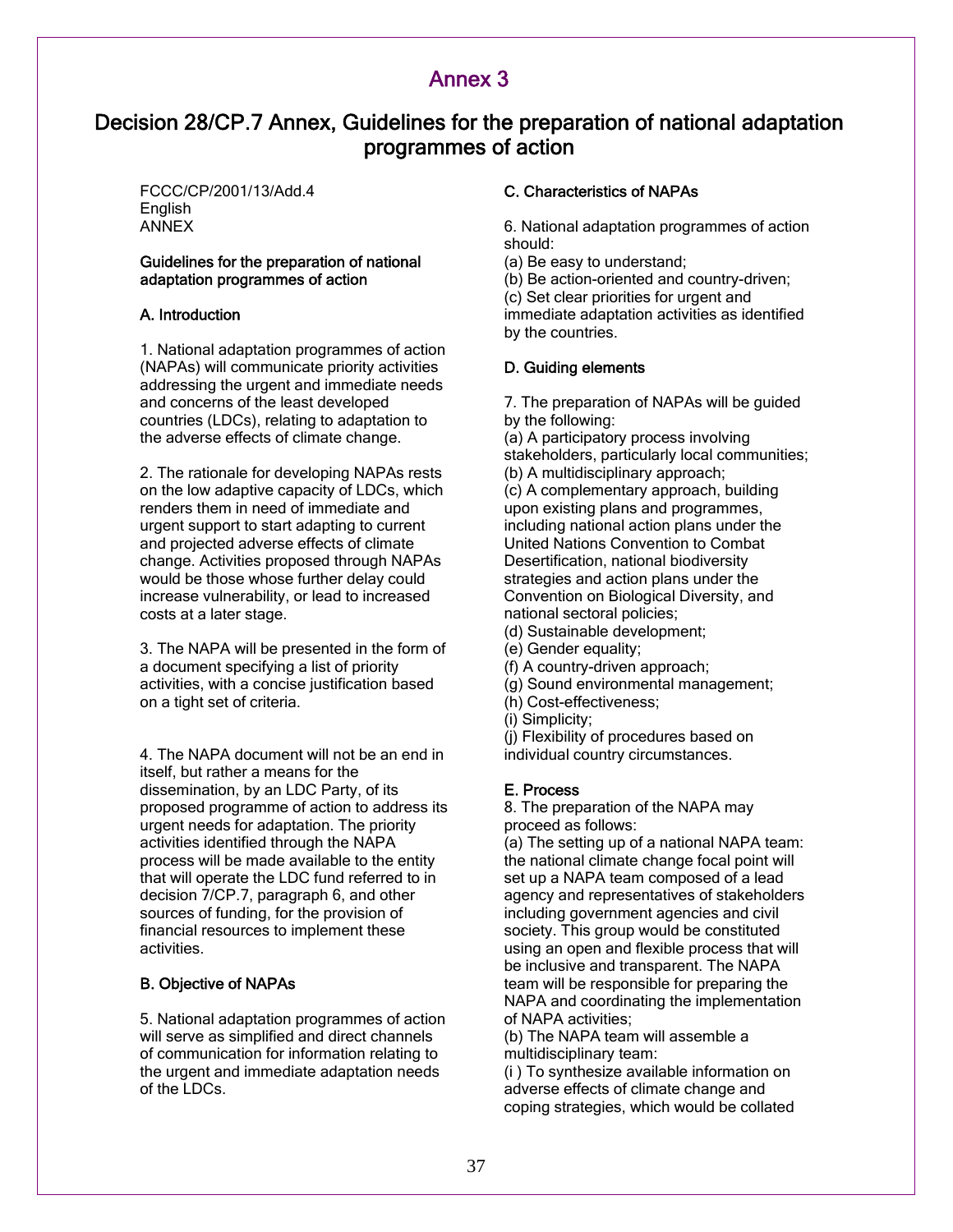and reviewed, including the national strategies for sustainable development, the Programme of Action for the Least Developed Countries, the United Nations development assistance frameworks, and poverty reduction strategy papers, if available in the countries;

(ii) To conduct a participatory assessment of vulnerability to current climate variability and extreme weather events, and to assess where climate change is causing increases in associated risks;

(iii) To identify key climate-change adaptation measures, based, to the extent possible, on vulnerability and adaptation assessment; such measures would also be responsive to needs identified under other relevant processes, such as the preparation of national action plans under the United Nations Convention to Combat Desertification and national biodiversity strategies and action plans under the Convention on Biological Diversity; (iv ) To identify and prioritize country-driven criteria for selecting priority activities to address needs arising from the adverse effects of climate change, drawing on the criteria referred to in section F.4 below. (c) Development of proposals for priority activities to address needs arising from the adverse effects of climate change: the national team will:

(i ) Organize a national and/or subnational consultative process to solicit inputs and proposal ideas in order to help develop a short list of potential NAPA activities. The national team would facilitate this consultative process, and would help in translating ideas into activities. This process will allow adequate dialogue between the national team and the public, with time allowed for public comment and revisions; (ii) Identify potential activities, which may include capacity building and policy reform, and which may be integrated into sectoral and other policies;

(iii) Select and identify priority activities, based on the agreed criteria;

(iv) Propose profiles of priority activities using the following format:

•Title

•Rationale/justification in relation to climate change, including sectors concerned •Description

- Objectives and activities
- Inputs
- Short-term outputs
- Potential long-term outcomes
- •Implementation
- Institutional arrangement
- Risks and barriers
- Evaluation and monitoring
- Financial resources

(d) The development of the NAPA document: the document will be prepared following the structure set out in section F below;

(e) Public review and revision: the NAPA document will undergo public review and be revised accordingly;

(f) The final review process: the NAPA document, including the profiles, will be reviewed by a team of government and civil society representatives, including the private sector, who may take into consideration any advice solicited from the Least Developed Countries Expert Group;

(g) National government endorsement of the NAPA: after the NAPA has been prepared, it will be submitted to the national government for endorsement.

(h) Public dissemination: the endorsed NAPA document will be made available to the public and to the UNFCCC secretariat.

#### F. Structure of NAPA document

1. Introduction and setting

9. This introductory section will include background information about the country that is relevant to the NAPA process. It will cover current characteristics, key environmental stresses, and how climate change and climate variability adversely affect biophysical processes and key sectors.

2. Framework for adaptation programme

10. This section will also provide an overview of climate variability and observed and projected climate change and associated actual and potential adverse effects of climate change. This overview will be based on existing and ongoing studies and research, and/or empirical and historical information as well as traditional knowledge.

11. This section will describe the NAPA framework and its relationship to the country's development goals, as described in subparagraph 8(b)(i) above, to make the framework consistent with socio-economic and development needs. In addition, it would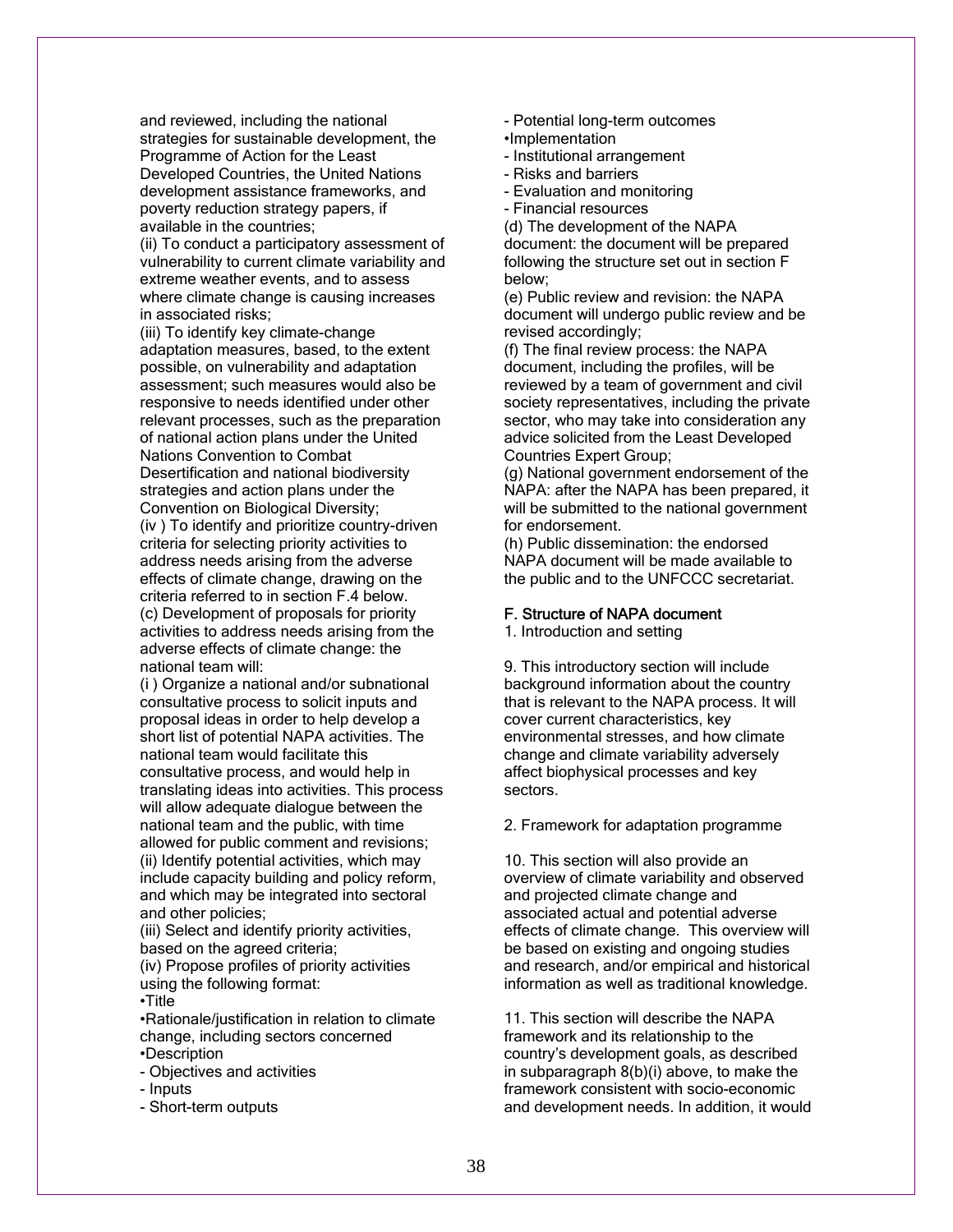also describe the goals, objectives and strategies of the NAPA, taking into account other plans and multilateral environmental agreements.

12. Where possible, a description of the potential barriers to implementation should also be included.

3. Identification of key adaptation needs

13. Based on this overview and framework, past and current practices for adaptation to climate change and climate variability will be identified as related to existing information regarding the country's vulnerability to the adverse effects of climate change, climate variability and extreme weather events, as well as long-term climate change. This section will explain how and to what extent activities may address specific vulnerabilities.

14. Given the actual and potential adverse effects of climate change described in section F.2 above, this section will identify relevant adaptation options including capacity building, policy reform, integration into sectoral policies and project-level activities.

4. Criteria for selecting priority activities

15. A set of locally-driven criteria will be used to select priority adaptation activities. These criteria should include, inter alia: (a) Level or degree of adverse effects of climate change;

(b) Poverty reduction to enhance adaptive capacity;

(c) Synergy with other multilateral

environmental agreements;

(d) Cost-effectiveness.

16. These criteria for prioritization will be applied to, inter alia:

(a) Loss of life and livelihood;

(b) Human health;

(c) Food security and agriculture;

(d) Water availability, quality and

accessibility;

(e) Essential infrastructure;

(f) Cultural heritage;

(g) Biological diversity;

(h) Land-use management and forestry;

(i) Other environmental amenities;

(j) Coastal zones, and associated loss of land.

5. List of priority activities

17. This section will list priority climatechange adaptation activities that have been selected based on the criteria listed in section F.4 above.

18. For each of the selected priority activities a set of profiles will be developed for inclusion in the NAPA document. This could follow the format set out in subparagraph 8(c)(iv) above.

6. NAPA preparation process

19. This section will describe the NAPA development process, including the process of consultation, the methods for evaluation and monitoring, the institutional arrangements, and the mechanism of endorsement by the national government.